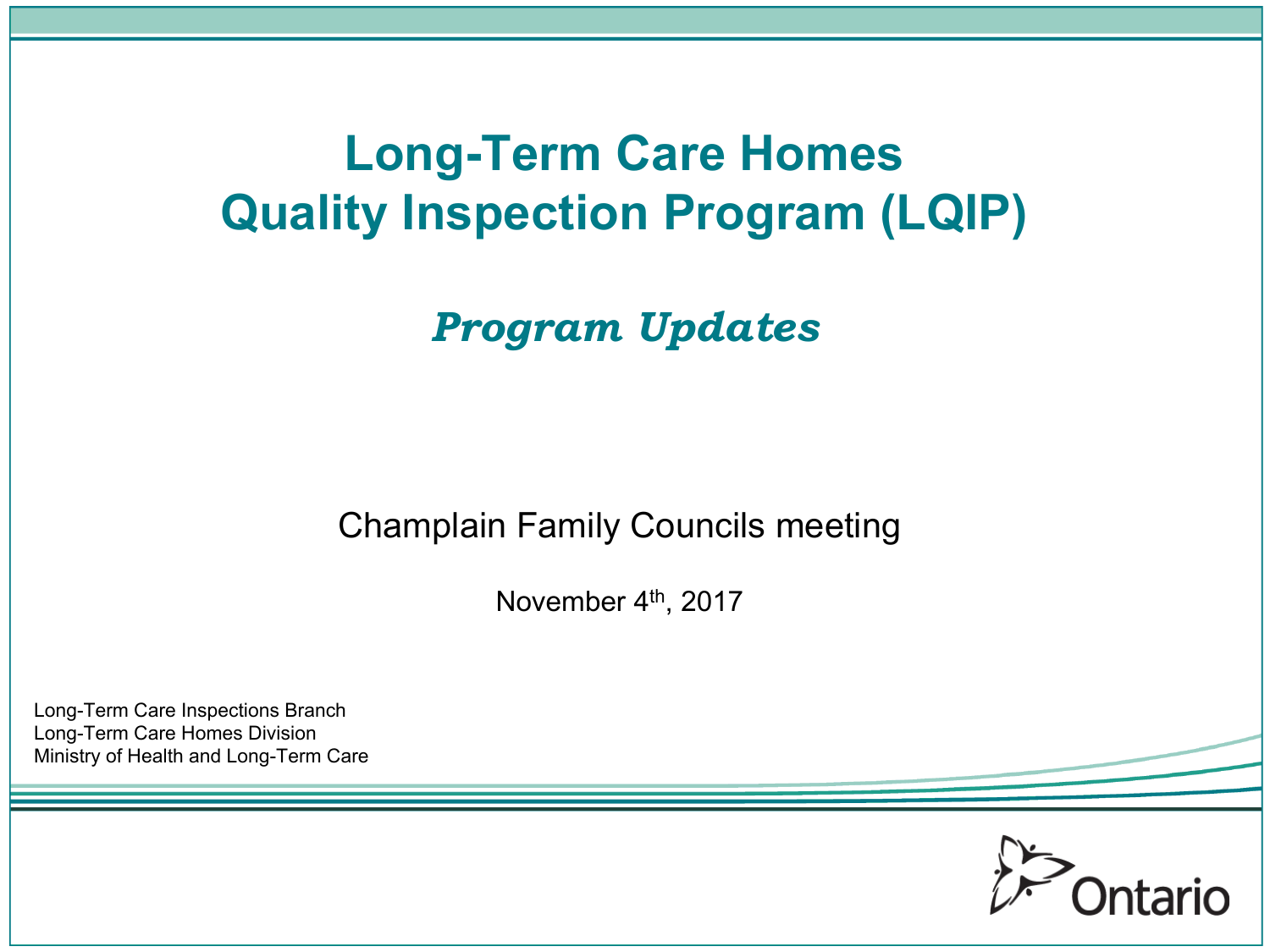### **Today's Agenda**

- 1. Introduction
- 2. Report of the Auditor General—Update on the ministry's action plan in response to the recommendations
- 3. Program Updates:
	- **•** Proposed enforcement options
	- Re-organization of the LTC Inspections Branch
- 4. Inspection statistics
- 5. Questions

#### *Addendum*

1. Powers of Family Councils – overview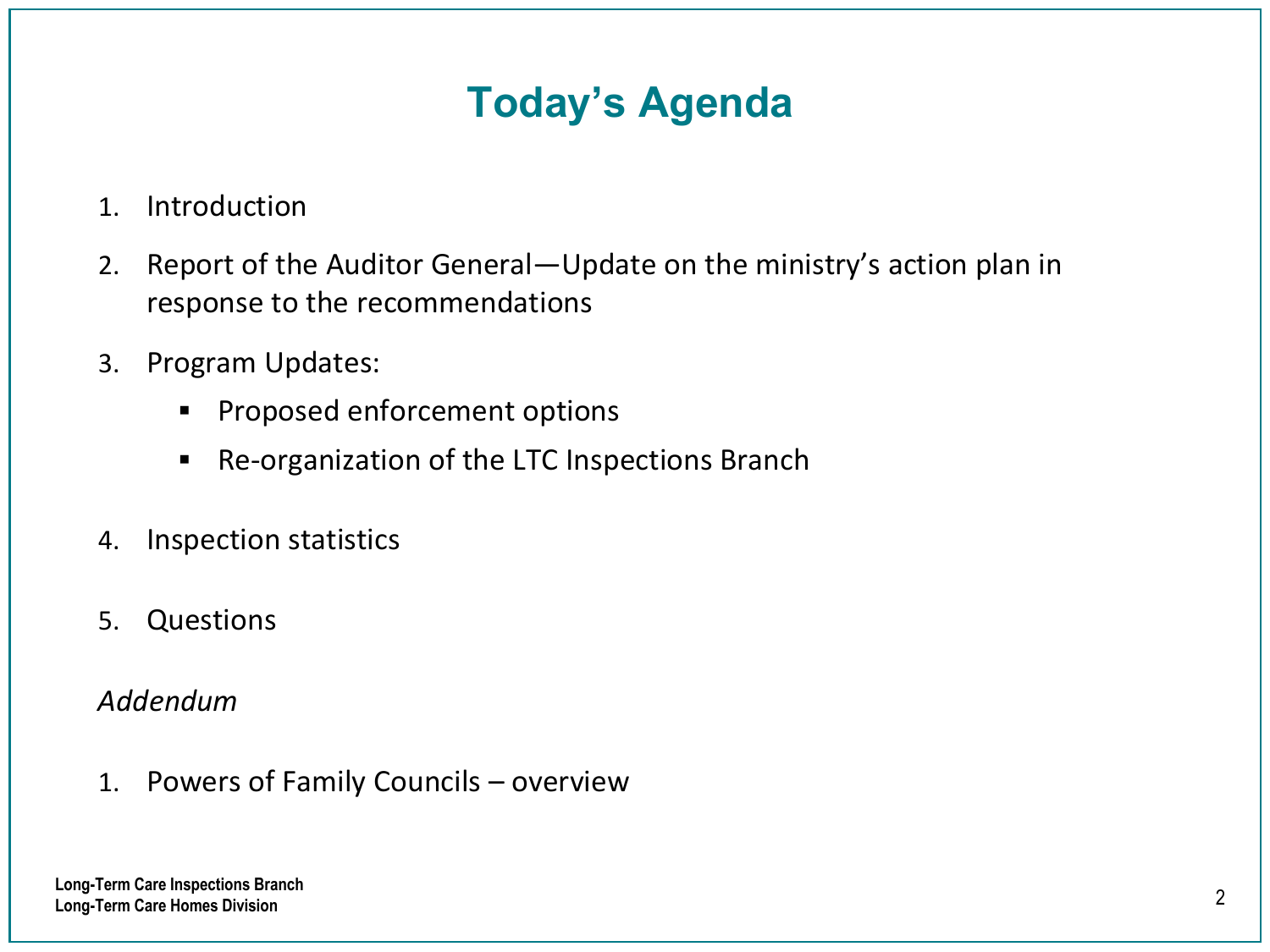#### **Organizational Structure at MOHLTC** LTC Oversight



<sup>3</sup> **Long-Term Care Inspections Branch Michelle-Ann Hylton** – Interim Director, Licensing & Policy**Brian Pollard** – Acting ADM

**Long-Term Care Homes Division**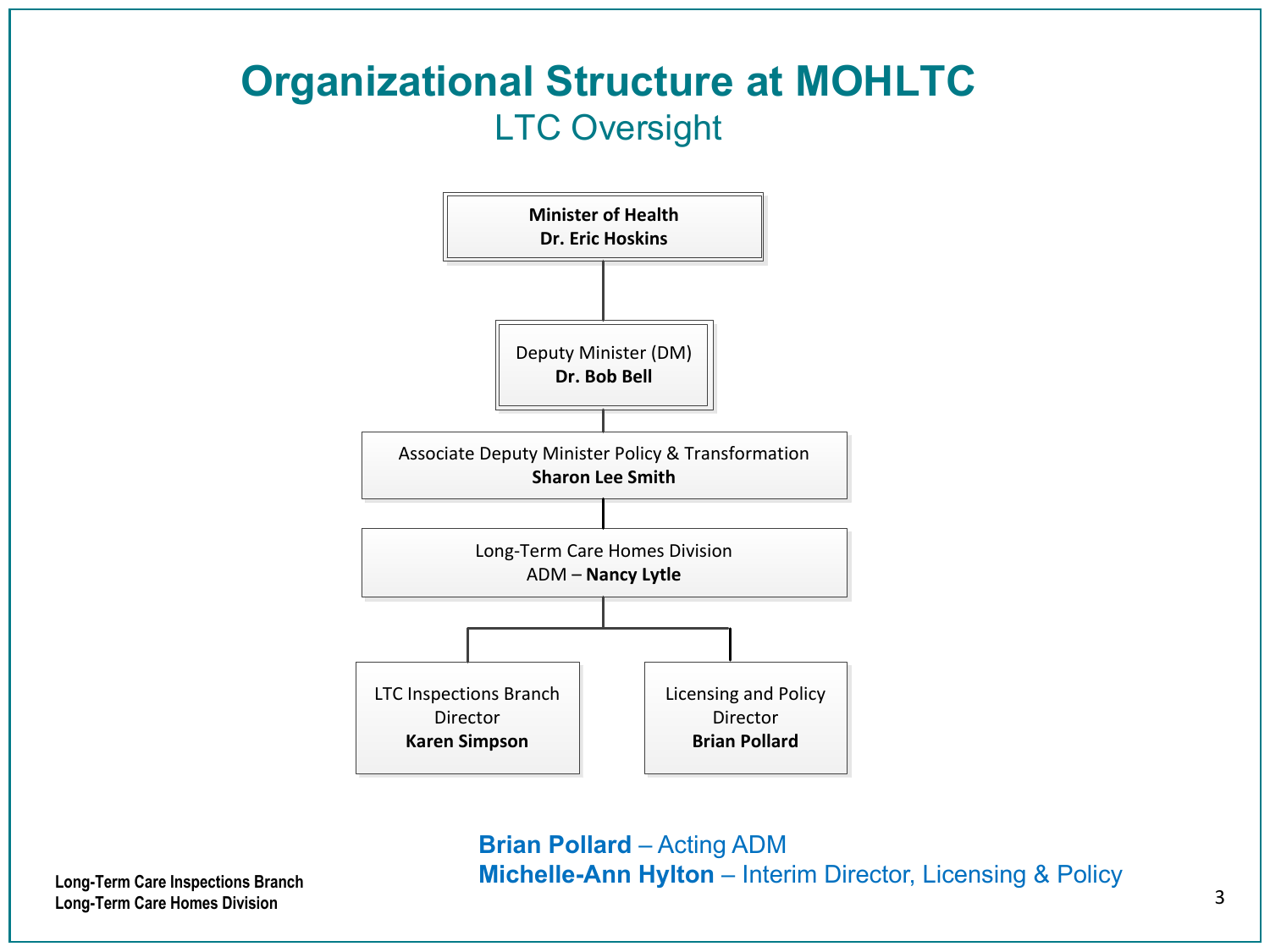#### **Quality in Long-Term Care: The Foundation**

#### *Long-Term Care Homes Act, 2007*

Resident-centered Care ~ Public Accountability ~ Preserving and Promoting Quality



**Long-Term Care Homes Division**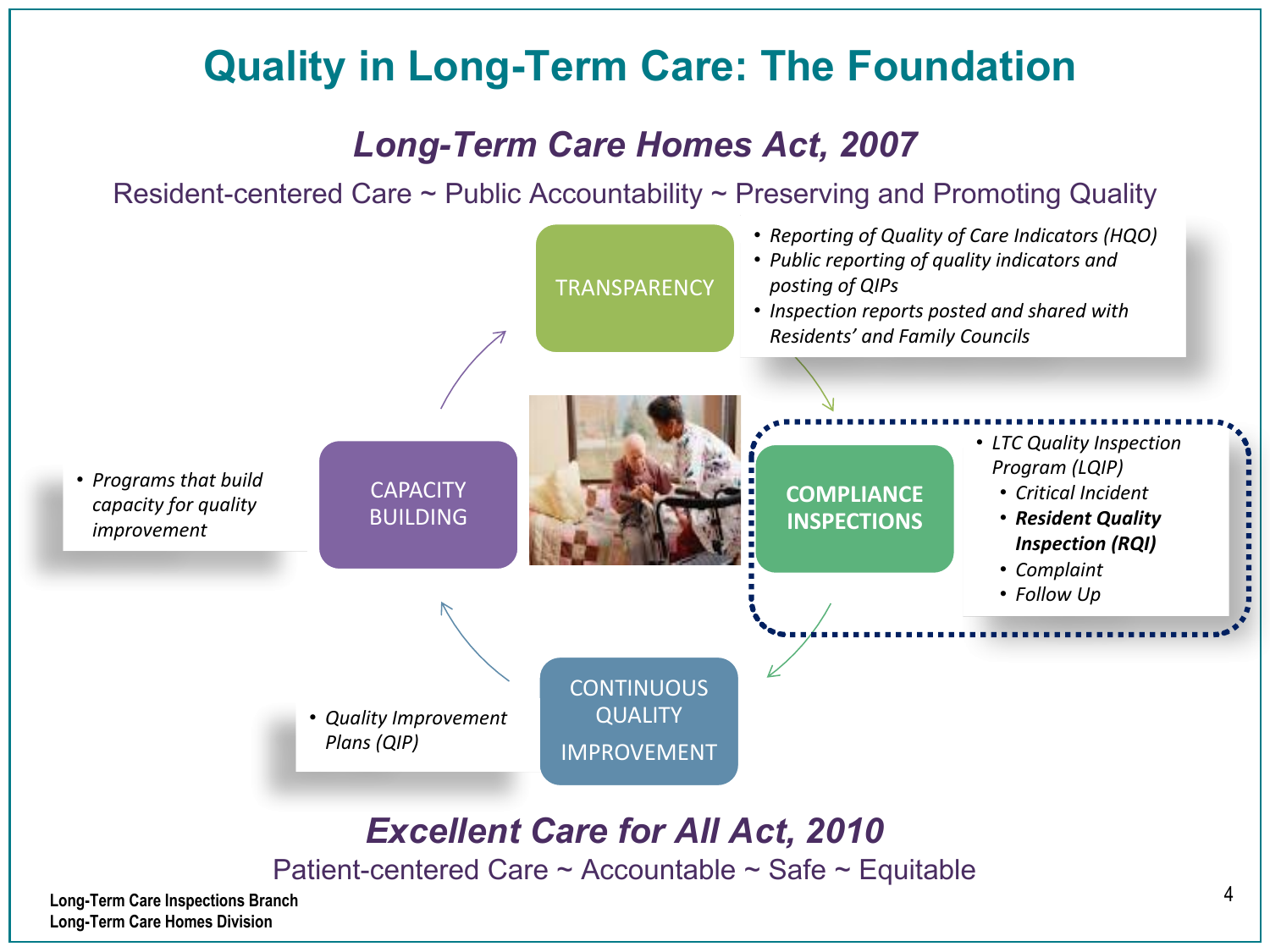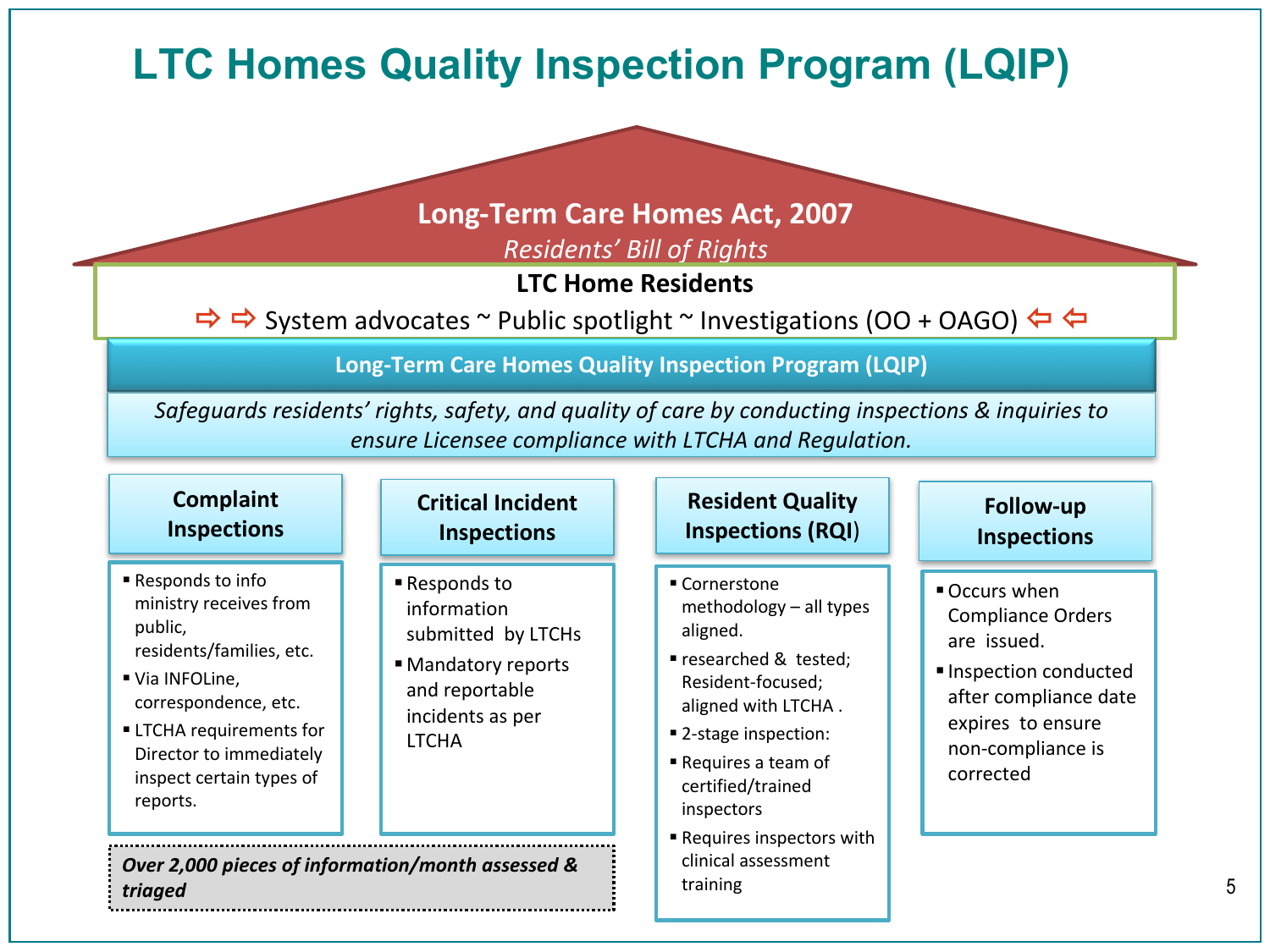# **Report of the Auditor General: Action Plan Update**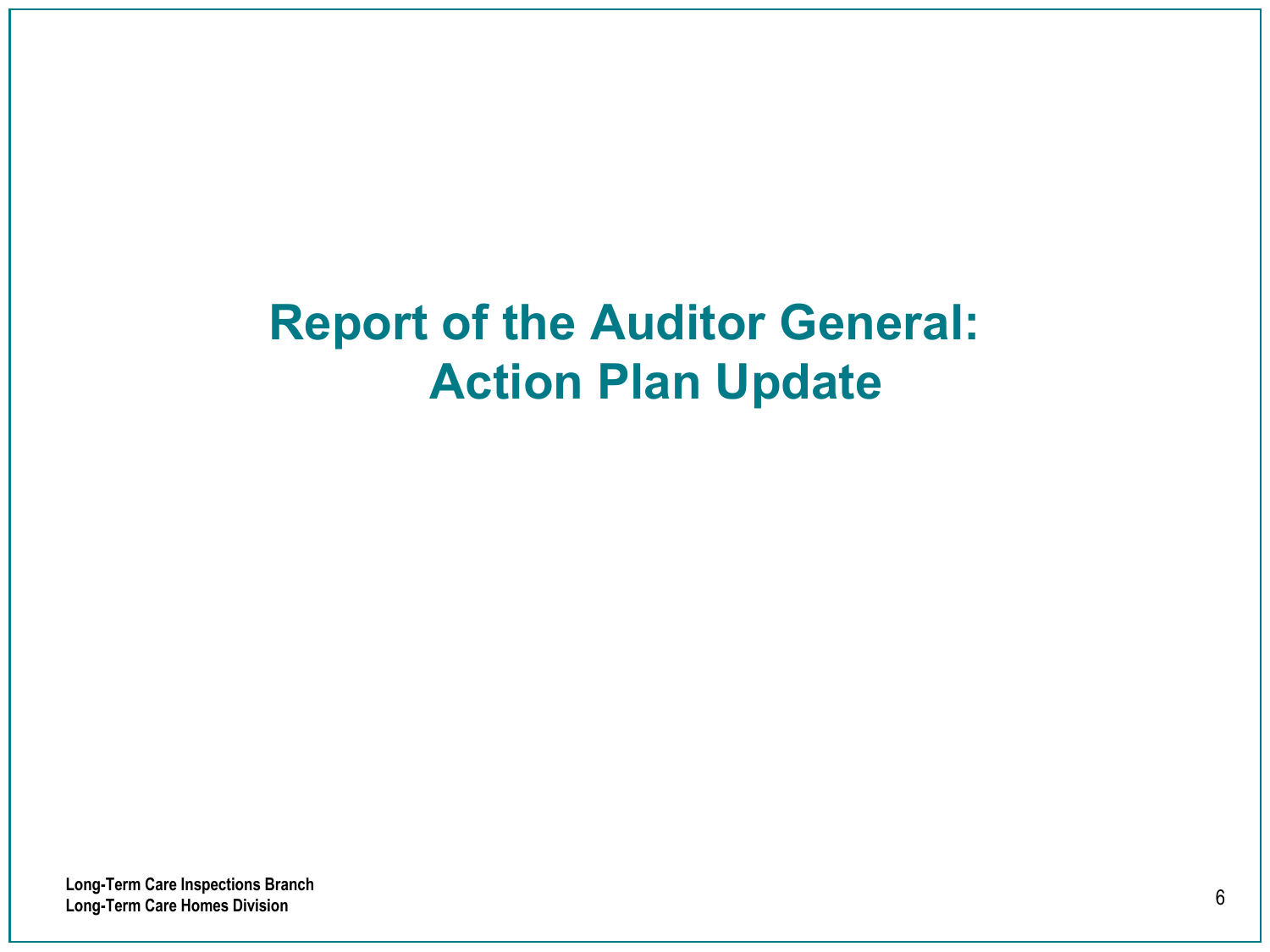#### **Report of the Auditor General of Ontario**

- Formal report presented to the Ontario Legislature by AG in December 2015
- Key streams of activities underway to address recommendations:

**Progress Overall completion rate @ 80%**

#### **Timeliness of Inspections**

- Timeliness of inspection response to Complaints and Critical Incidents
- Tracking, prioritizing, monitoring through increased internal audits
- Safety & high risk focus
- Provincial consistency re quality of inspectors' work

#### **Overall Quality Improvement**

- Clarity of mandate
- Public transparency
- **•** Development of:
- $\checkmark$  Key Performance Indicators (KPIs)
- $\checkmark$  Balanced scorecard
- $\checkmark$  Inspection dashboards for various levels of reporting

#### **Improved Enforcement**

- Address recurring non-compliance through more consistent and timely ministry response
- Performance accountability by LTC Home Licensees
- Communication and transparency re inspection results to:
- $\checkmark$  Licensees
- $\checkmark$  Public

#### **Safety Assurance**

- Mitigation of risk related to fire safety
- $\checkmark$  Ex. collaboration with Ontario Fire Marshal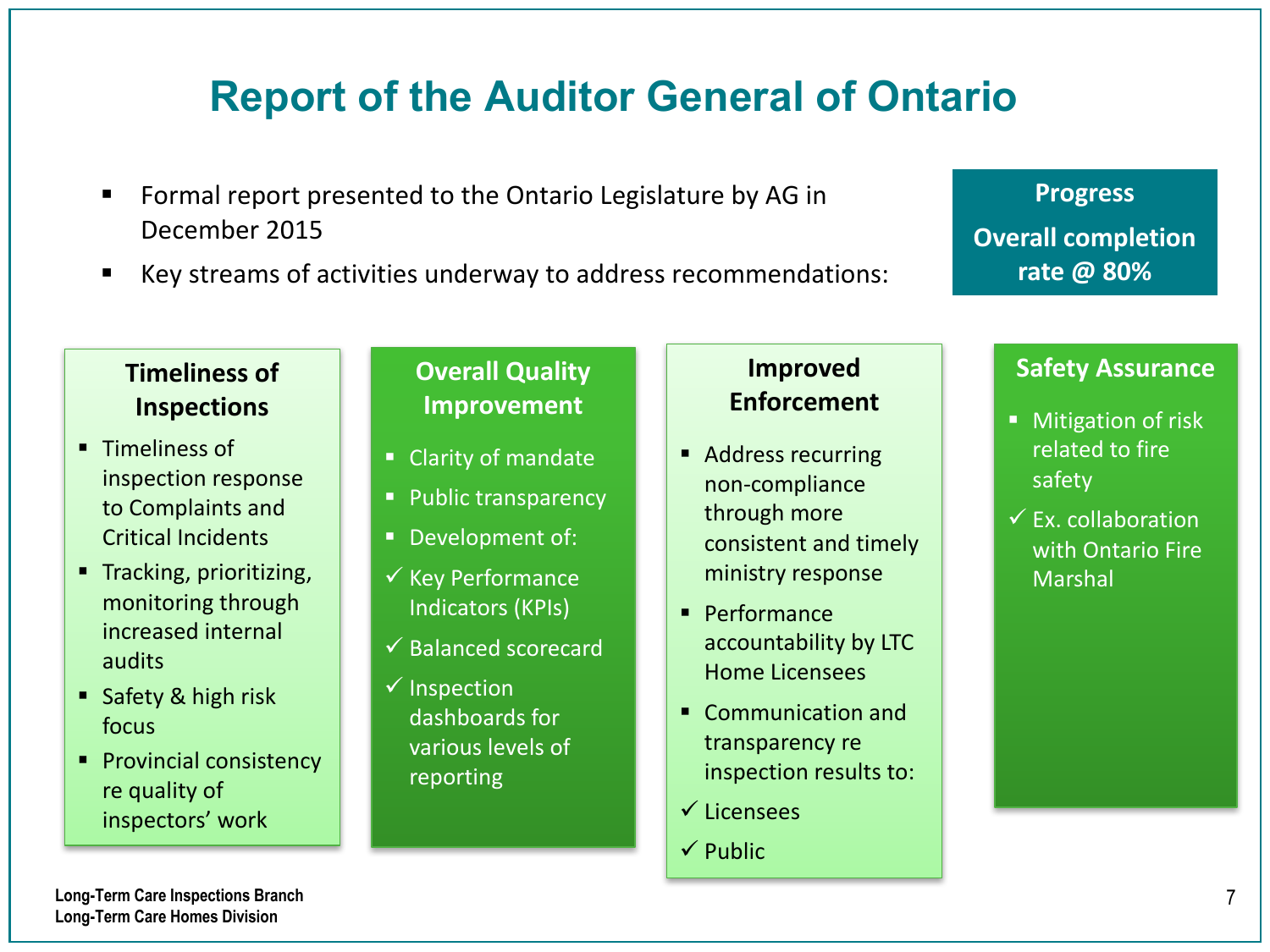# **Proposed Enforcement Options**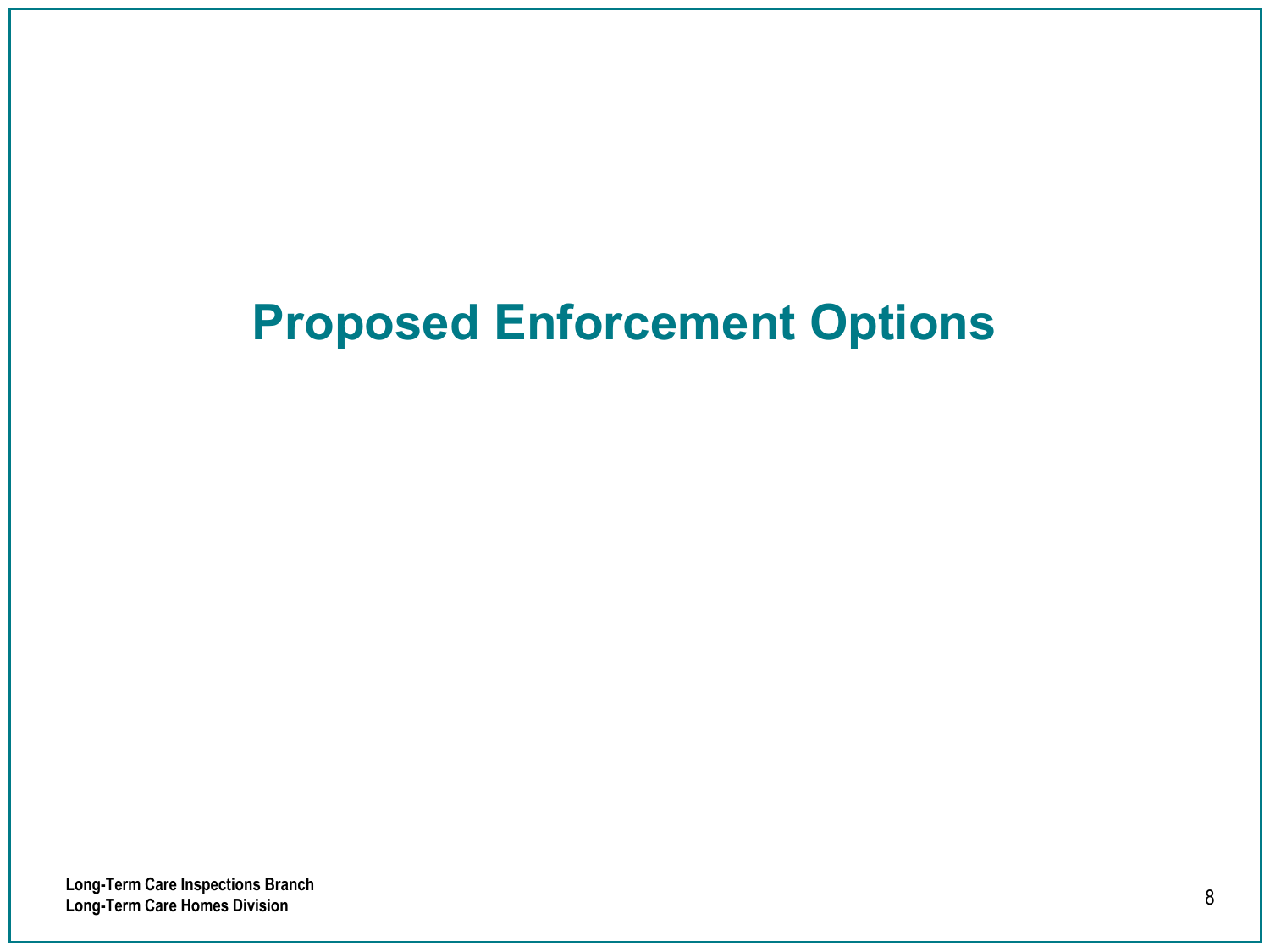#### **Proposed enforcement tools to strengthen long-term care home inspections**

#### Excerpt from January 11, 2017 MOHLTC News Release

While the vast majority of long-term care homes are in compliance with provincial rules and regulations, Ontario intends to strengthen its quality and safety inspection program with new enforcement tools -- including financial penalties -- to ensure that all home operators are addressing concerns promptly. These proposed new tools would include:

- $\circ$  Financial penalties that would be applied to those operators who repeatedly do not comply with the requirements of the *Long-Term Care Homes Act, 2007*, as recommended by the Auditor General in her 2015 annual report. Any financial penalties would not negatively impact patient care
- $\circ$  Provisions to enable the Minister to provide direction to long-term care homes to support improvements in care, for example directing all long-term care homes to use a new skin and wound care best practice protocol
- $\circ$  Establishing new offences that would provide additional protections for residents, if needed, such as an offence for failing to protect residents
- $\circ$  Minister and Director's authority to suspend an operator's licence and order interim management
- $\circ$  Improvements to the transparency of the inspection process, including publicly posting directives to longterm care homes.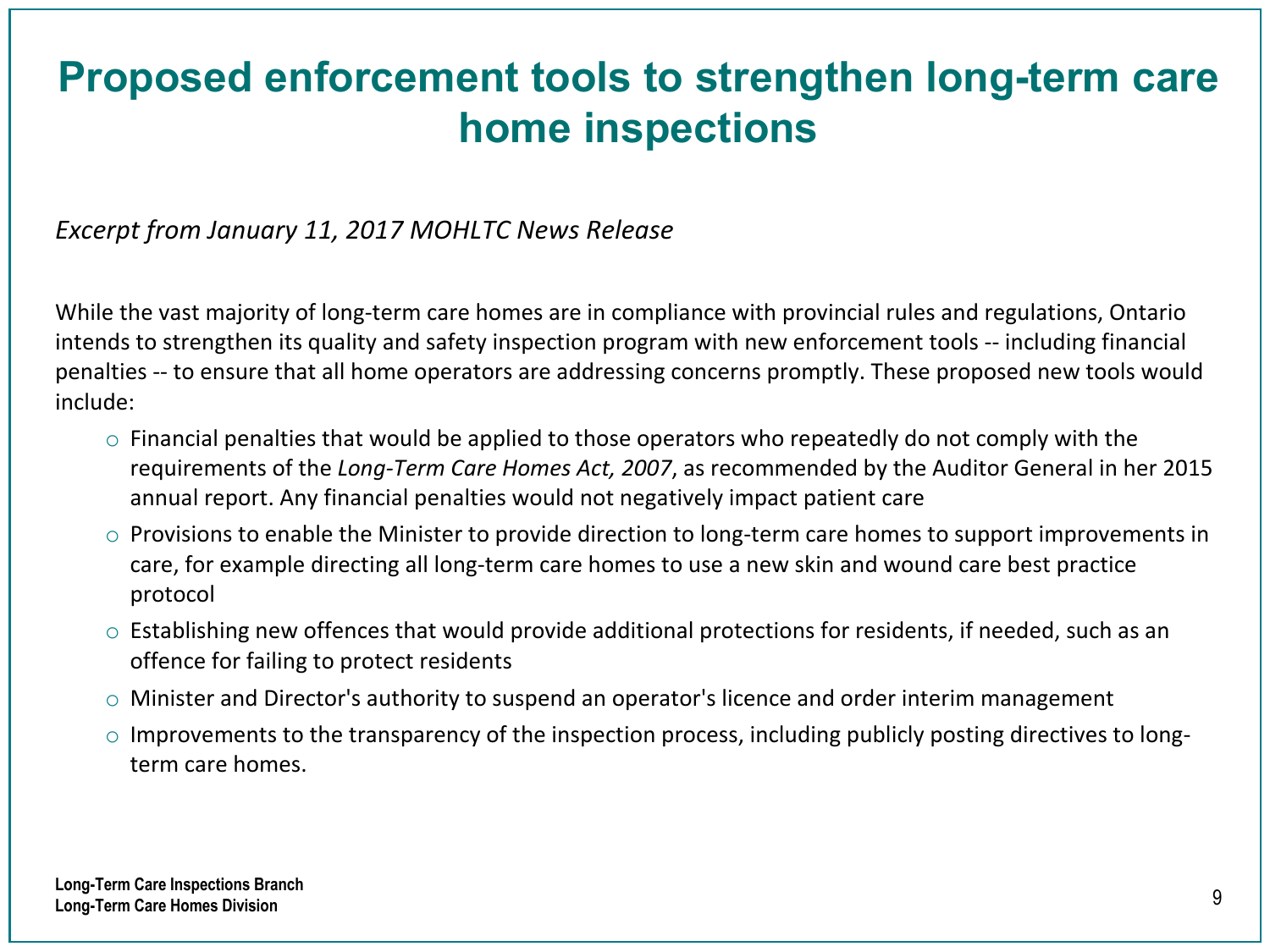### **Existing Compliance, Enforcement and Other Tools**

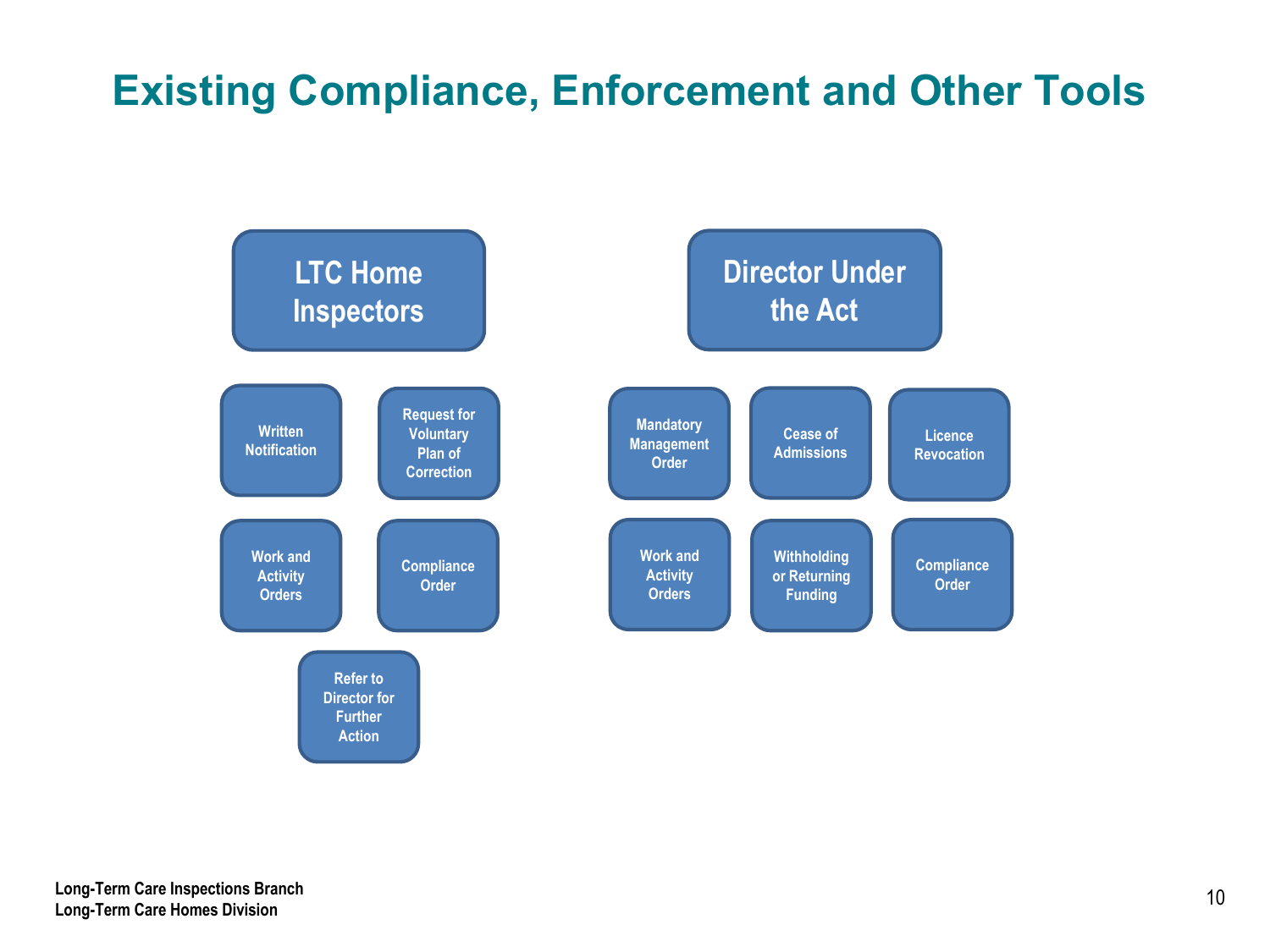### **Planned Enhancements To Our Compliance Landscape**

Proposed Legislative & Regulation Changes

Policy Changes

Administrative **Monetary Penalties** (AMPs)

New Offence provisions

**Other New Legislative** provisions

**Response to Continued Non-Compliance**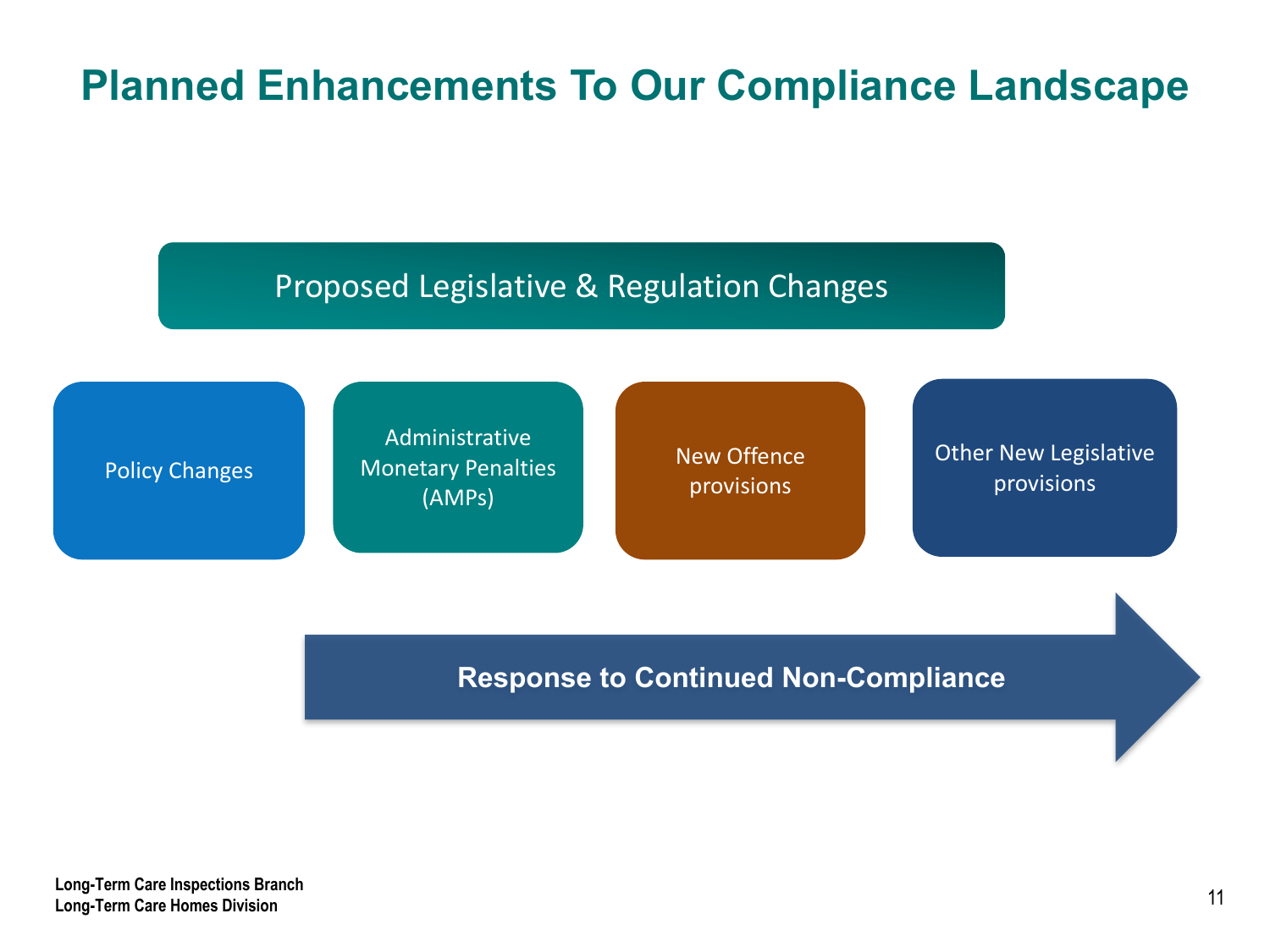# **Re-organization of the LTC Inspections Branch**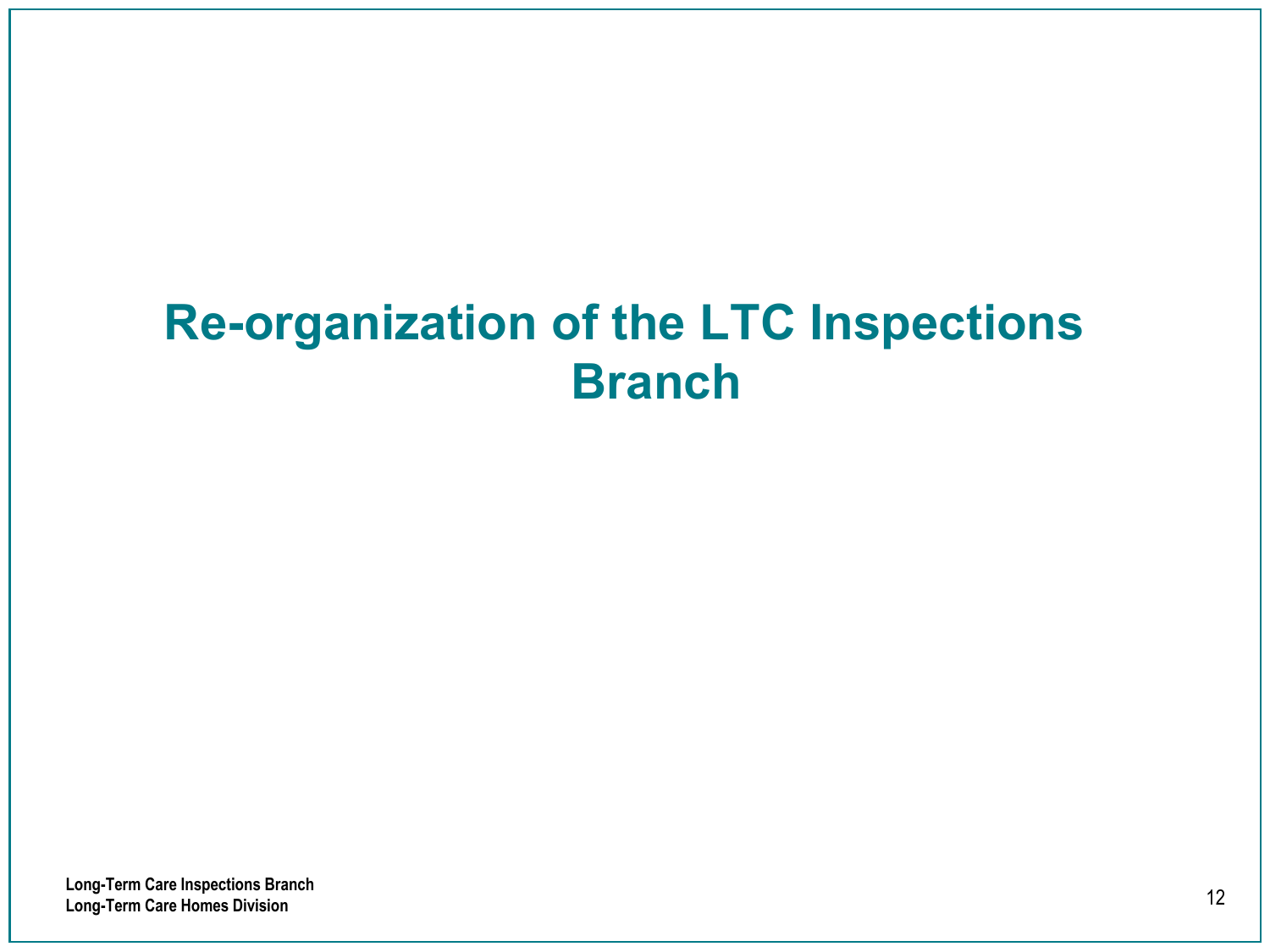#### **Drivers for Change – External Influences**

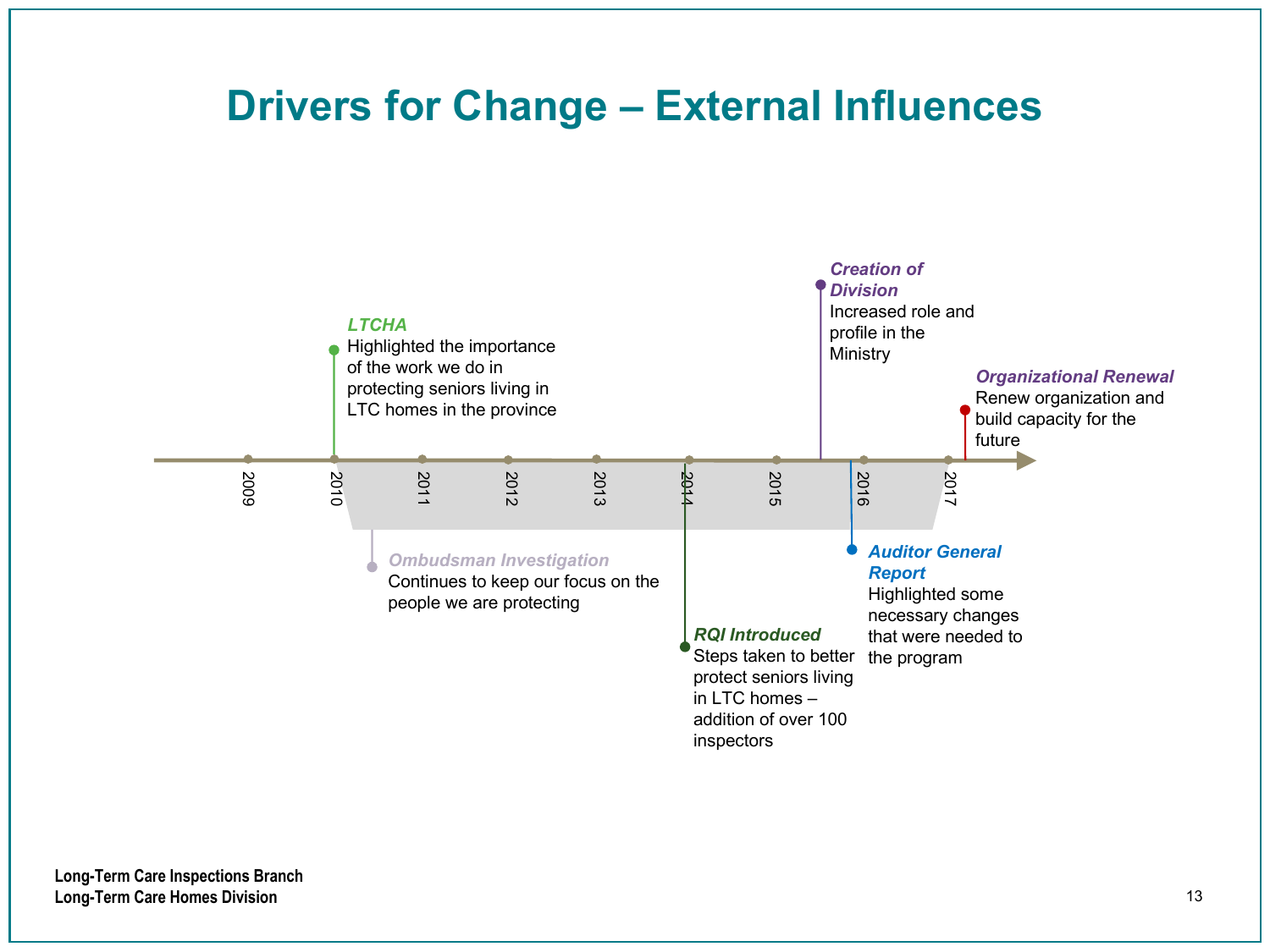### **What Are We Doing?**

- Opening two new Service Area Offices (SAOs) in Oshawa and Central Southwestern Ontario (potentially Waterloo area) to better distribute workload across the province
- Adding management roles for enhanced leadership and oversight
- Adding centralized functions to improve capacity to address:
	- $\triangleright$  Training & development
	- $\triangleright$  Recruitment
	- $\triangleright$  Quality assurance and business process improvement
	- $\triangleright$  Project management, including data analytics
- Implementing Change Management strategies to support the changes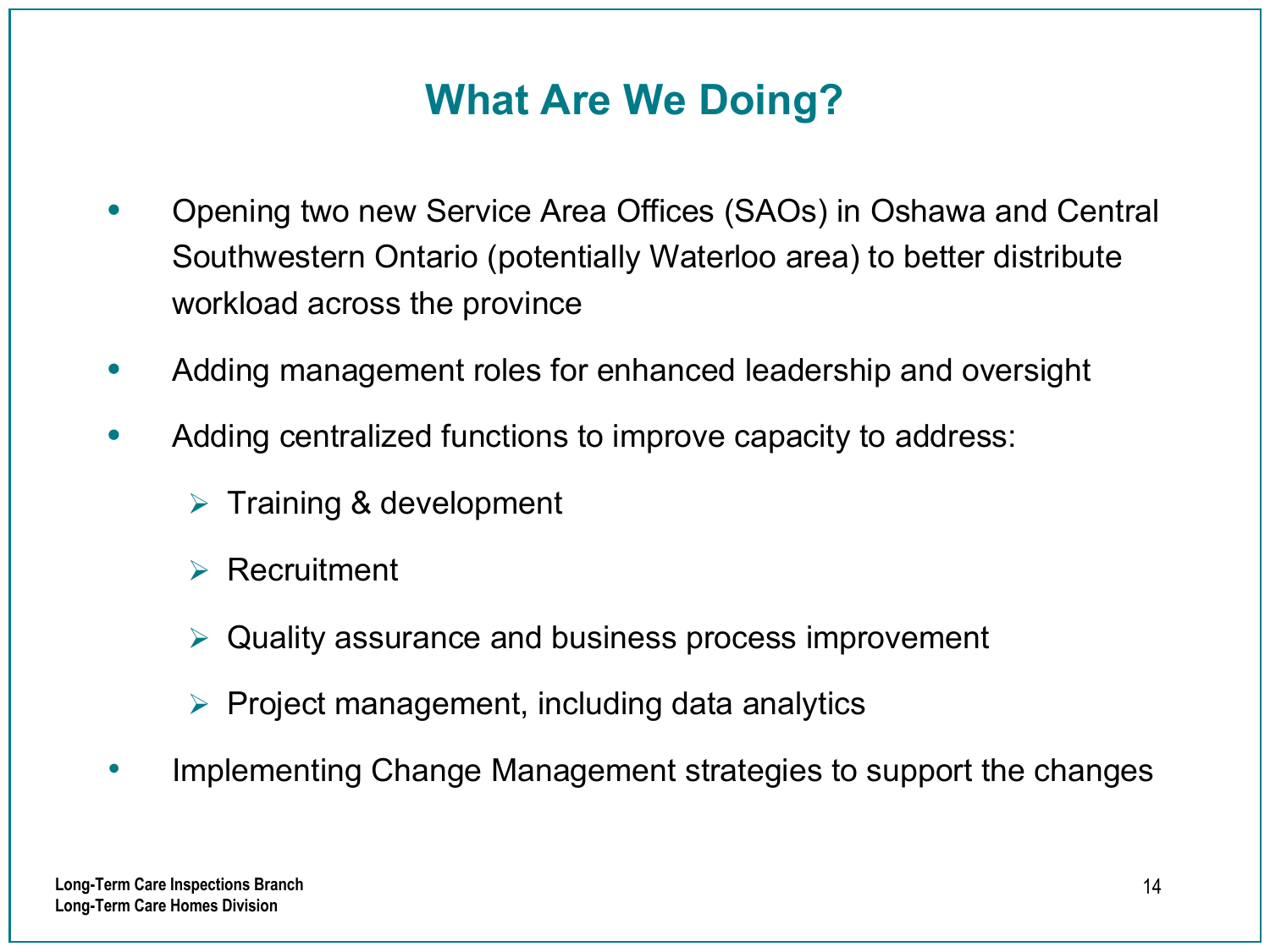# **Inspection Analytics**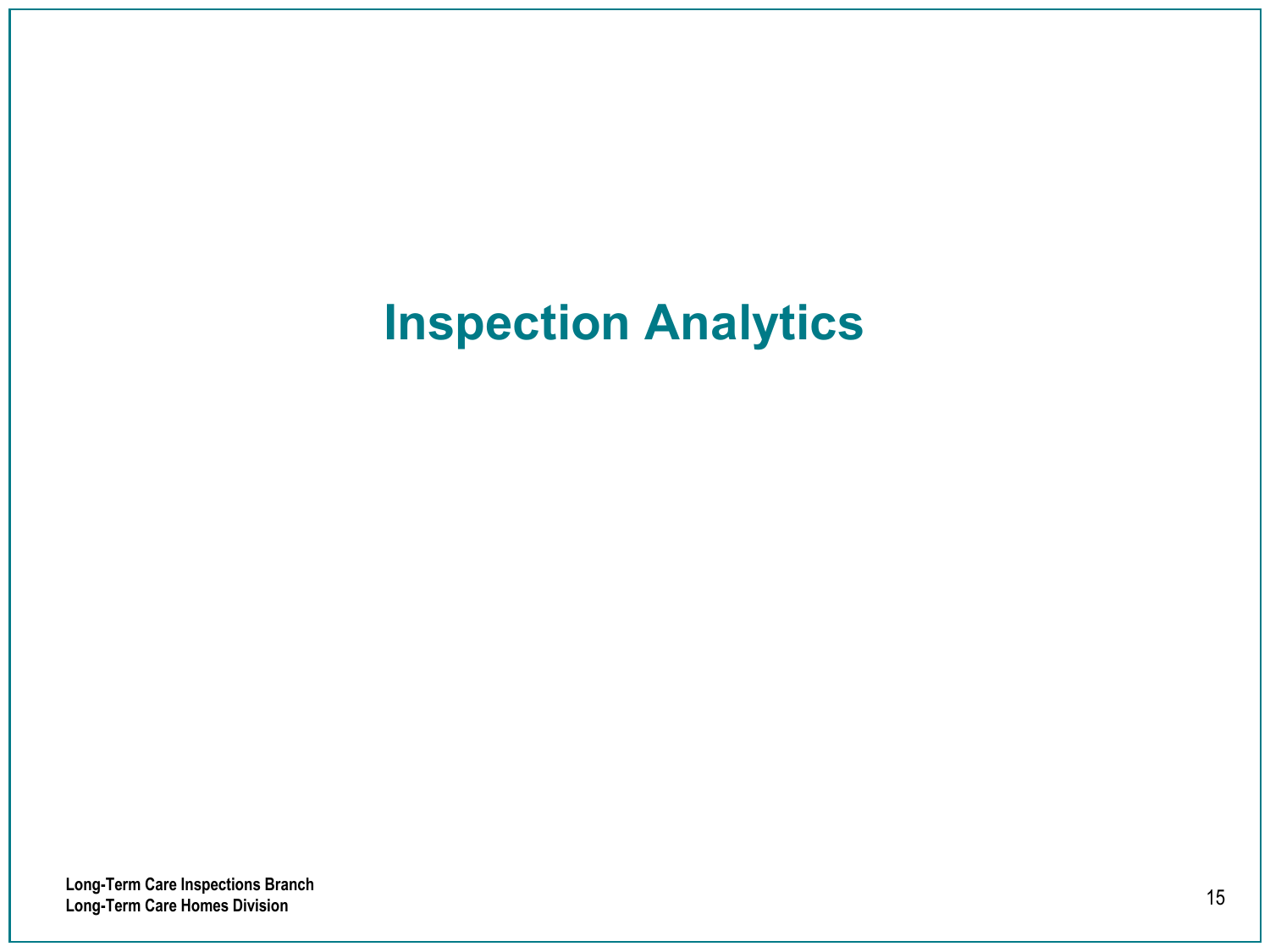#### **Provincial Inspections: January 1, 2016 – January 31, 2017**

| <b>Inspection</b><br><b>Type</b>   | # of Inspections:<br>Jan 1, 2016 - Jan 31,<br>2017 |         | <b>Resident</b>                        |                                               |
|------------------------------------|----------------------------------------------------|---------|----------------------------------------|-----------------------------------------------|
| <b>Complaint</b>                   | 801                                                |         | <b>Quality</b><br><b>Inspections</b>   | <b>Complaint</b><br><b>Inspections</b><br>35% |
| <b>Critical</b><br><b>Incident</b> | 580                                                | Other * | 27%                                    |                                               |
| <b>Follow-up</b>                   | 278                                                | 1%      | <b>Follow-up</b><br><b>Inspections</b> |                                               |
| Other *                            | 20                                                 |         | <b>Critical</b><br><b>Incident</b>     |                                               |
| $* *$<br><b>RQI</b>                | 627                                                |         | <b>Inspections</b><br>25%              |                                               |
| <b>Total</b>                       | 2,306                                              |         |                                        |                                               |

- We also inspected **6,287** Complaints and Critical Incidents as part of our 2016 inspections.
- \* Other inspections include: SAO-Initiated inspections, Post-occupancy, Special Inspection, etc.
- \*\* RQIs counted based on Last Onsite Date. CCF inspections counted based on when the report is synched with the IQS server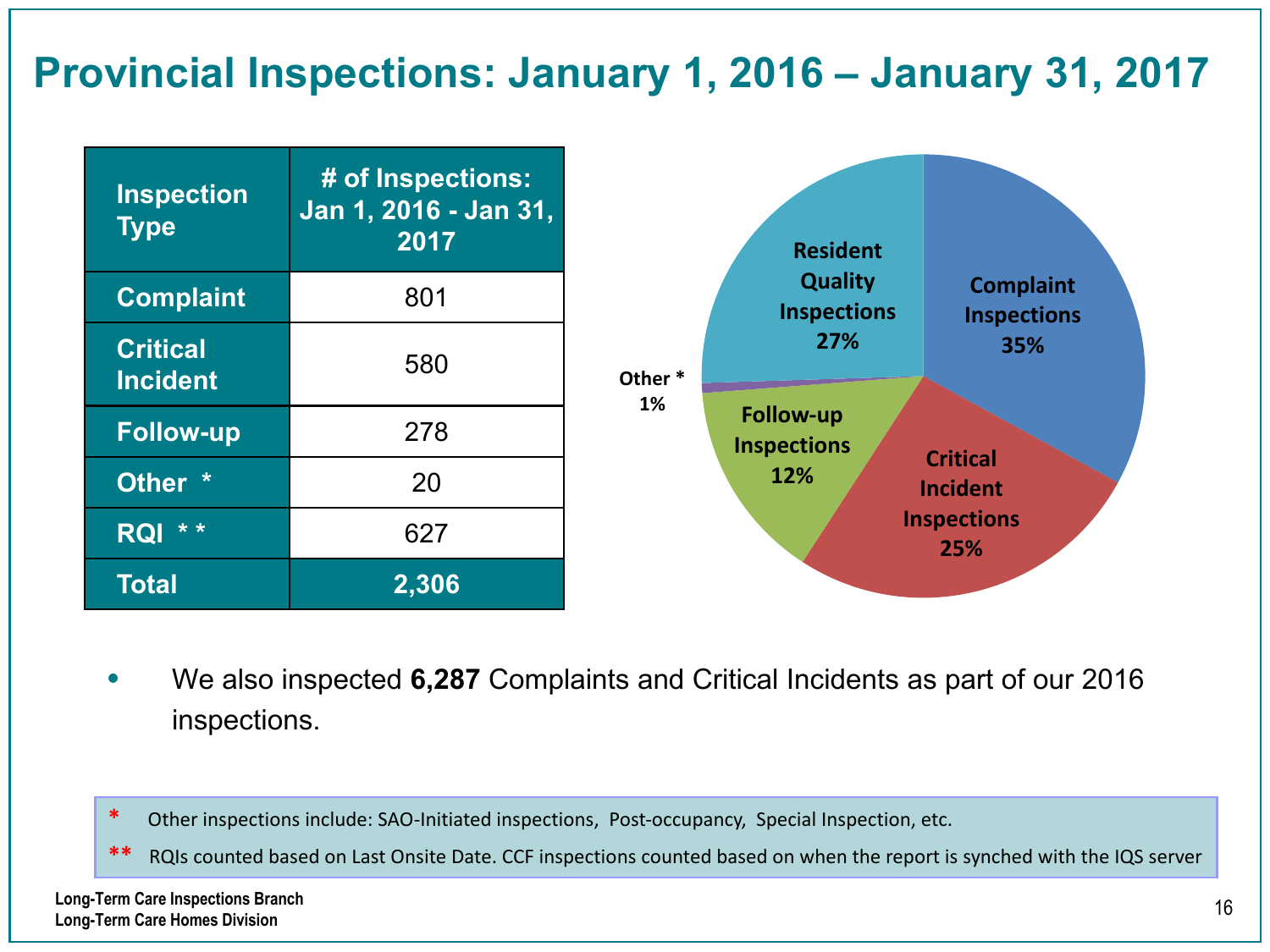### **Summary of Non-Compliance Related to Councils (s. 59-68)**

|                                                     |                    | 2016 |                |                |                  |
|-----------------------------------------------------|--------------------|------|----------------|----------------|------------------|
| <b>Section</b>                                      | <b>Sub Section</b> | CO   | <b>VPC</b>     | <b>WN</b>      | <b>Total</b>     |
| s. 59.<br>"Family Council"                          |                    |      | $\overline{4}$ | 12             | 16               |
| "Licensee to Assist"                                | (3)                |      |                |                | $\boldsymbol{0}$ |
| s.60.<br>"Powers of Family Council"                 |                    |      | 12             | 30             | 42               |
| s. 61.<br>"Family Council Assistant"                |                    |      |                | $\overline{2}$ | $\mathbf{2}$     |
| s. 65.<br>"No Interference by a Licensee"           |                    | 1    | 1              | $\overline{2}$ | 4                |
| s. 67.<br>"Duty of Licensee to Consult<br>Councils" |                    |      | 1              | 9              | 10               |
| <b>Grand Total</b>                                  |                    | 1    | 18             | 55             | 74               |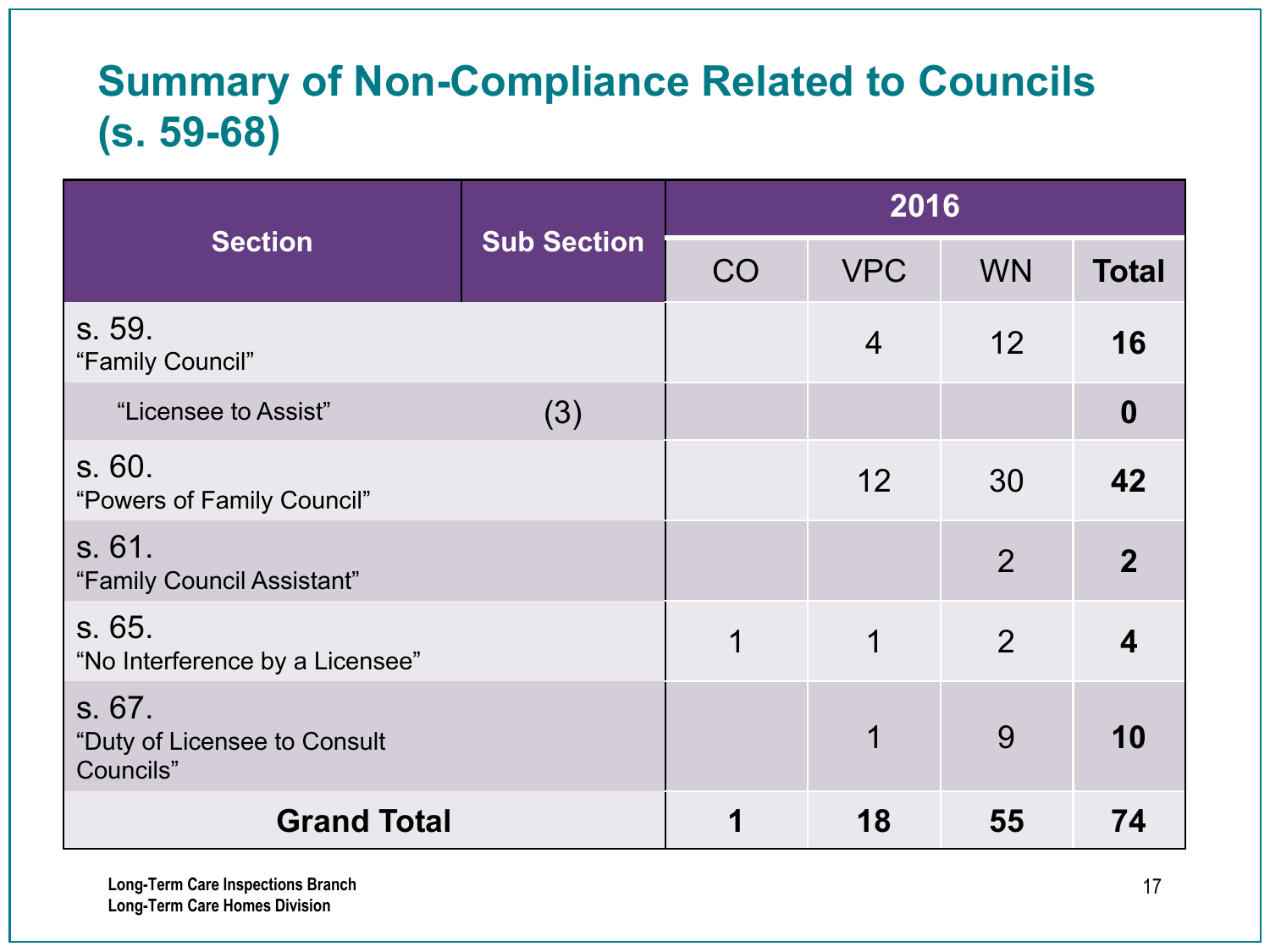### **Summary of Non-Compliance Related to Councils (s. 59-68)**

|                                                     |                    | 2017        |            |           |              |
|-----------------------------------------------------|--------------------|-------------|------------|-----------|--------------|
| <b>Section</b>                                      | <b>Sub Section</b> | CO          | <b>VPC</b> | <b>WN</b> | <b>Total</b> |
| s. 59.<br>"Family Council"                          |                    |             | 3          | 12        | 15           |
| "Licensee to Assist"                                | (3)                | $\mathbf 1$ |            |           | 1            |
| s. 60.<br>"Powers of Family Council"                |                    |             | 3          | 9         | 12           |
| s. 61.<br>"Family Council Assistant"                |                    |             |            |           | $\mathbf{0}$ |
| s. 65.<br>"No Interference by a Licensee"           |                    |             |            | 1         |              |
| s. 67.<br>"Duty of Licensee to Consult<br>Councils" |                    |             | 5          | 5         | 10           |
| <b>Grand Total</b>                                  |                    | 1           | 11         | 27        | 39           |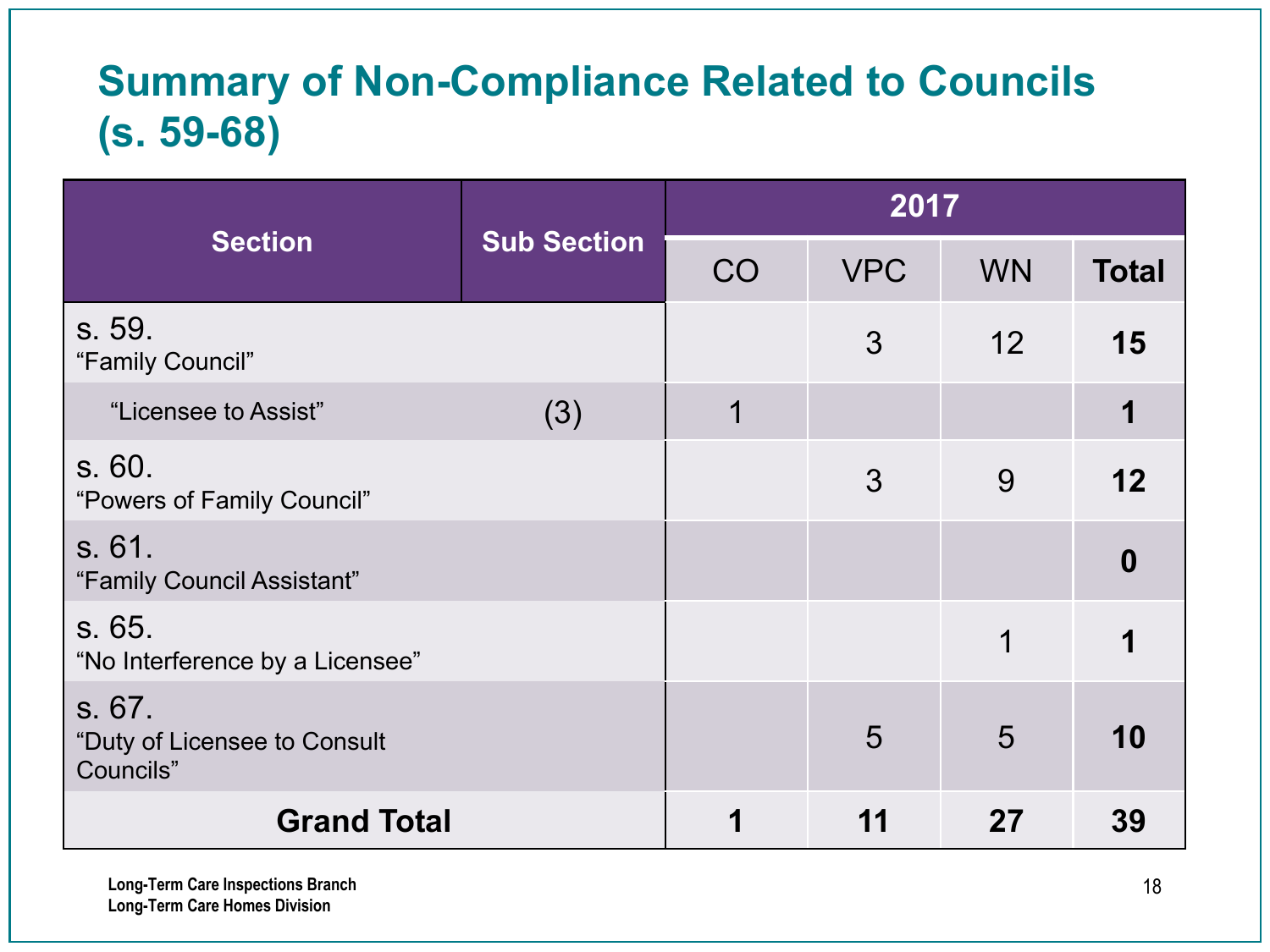### **Summary of Non-Compliance Related to Councils (s. 59-68)**

|                                                      |                    | 2016-2017          |
|------------------------------------------------------|--------------------|--------------------|
| <b>Section</b>                                       | <b>Sub Section</b> | <b>Grand Total</b> |
| s. 59.<br>"Family Council"                           |                    | 31                 |
| "Licensee to Assist"                                 | (3)                | 1                  |
| s.60.<br>"Powers of Family Council"                  |                    | 54                 |
| s. 61.<br>"Family Council Assistant"                 |                    | $\overline{2}$     |
| s. 65.<br>"No Interference by a Licensee"            |                    | 5                  |
| s. 67.<br>"Duty of Licensee to Consult"<br>Councils" |                    | <b>20</b>          |
|                                                      |                    | 113                |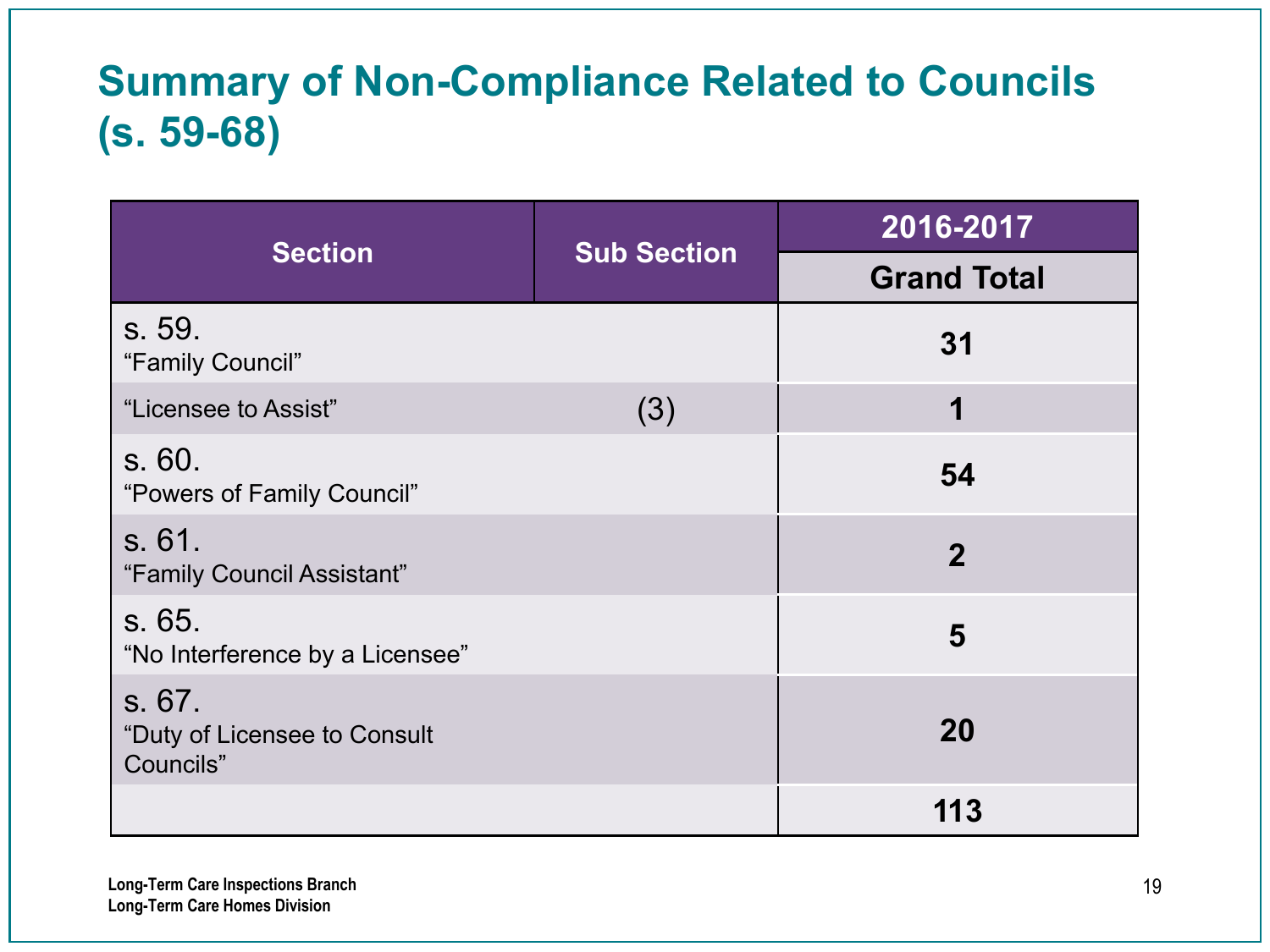#### **Inspection results ~ what have we found?**

#### **Home Size and Frequency of Inspections & Non-compliances:**

- Very low correlation between the LTCH size and the total number of inspections of any type.
- Practically no correlation between LTCH size and the total number of noncompliances, particularly Compliance Orders.

**Conclusion:** Confirms 2015 results. Size of LTCH is not a significant factor in inspection results.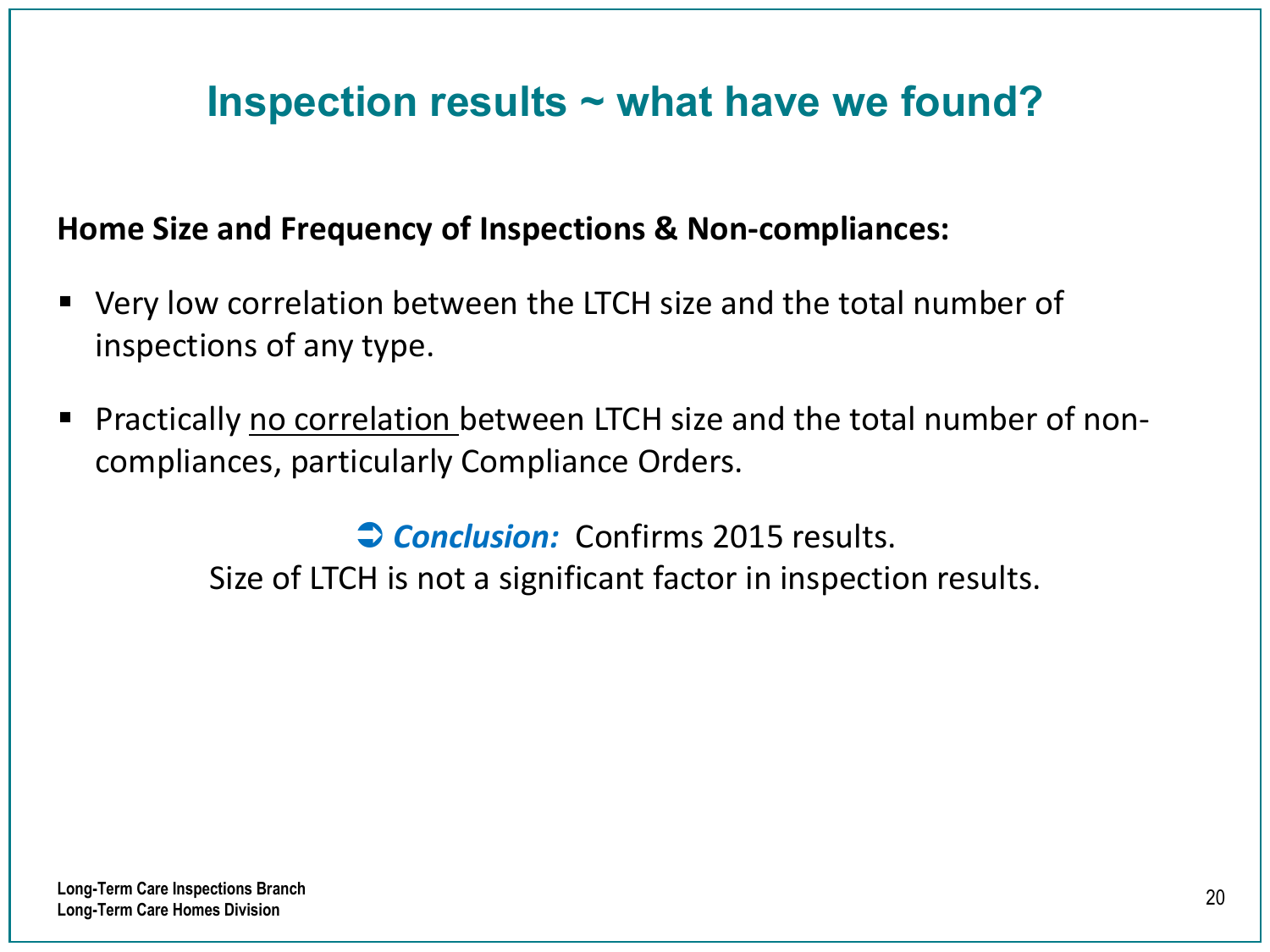#### **Inspection results ~ what have we found?**

| <b>Type of</b><br><b>Non-Compliance</b> | <b>Average # during RQI</b> |      |      |  |
|-----------------------------------------|-----------------------------|------|------|--|
|                                         | 2014                        | 2015 | 2016 |  |
| Written<br><b>Notification</b>          | 12                          | 10   | 8    |  |
| <b>Compliance Order</b>                 | $\overline{\phantom{a}}$    | 1.03 | 0.85 |  |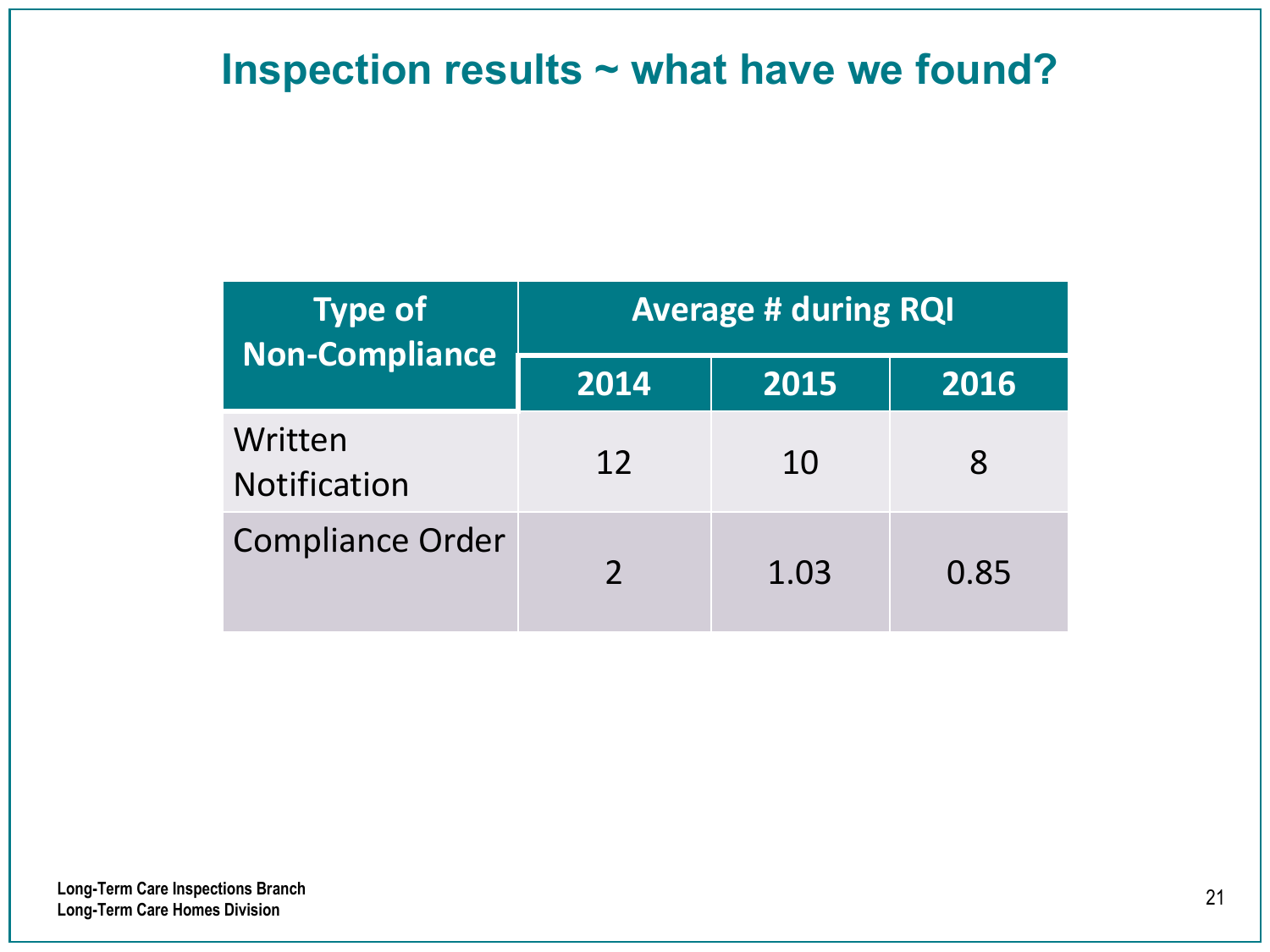# **ADDENDUM**

# **Family Councils**  *Provisions under LTCHA*

s. 59 to 61 ~ Family Council s.  $62$  to  $68 \sim$  General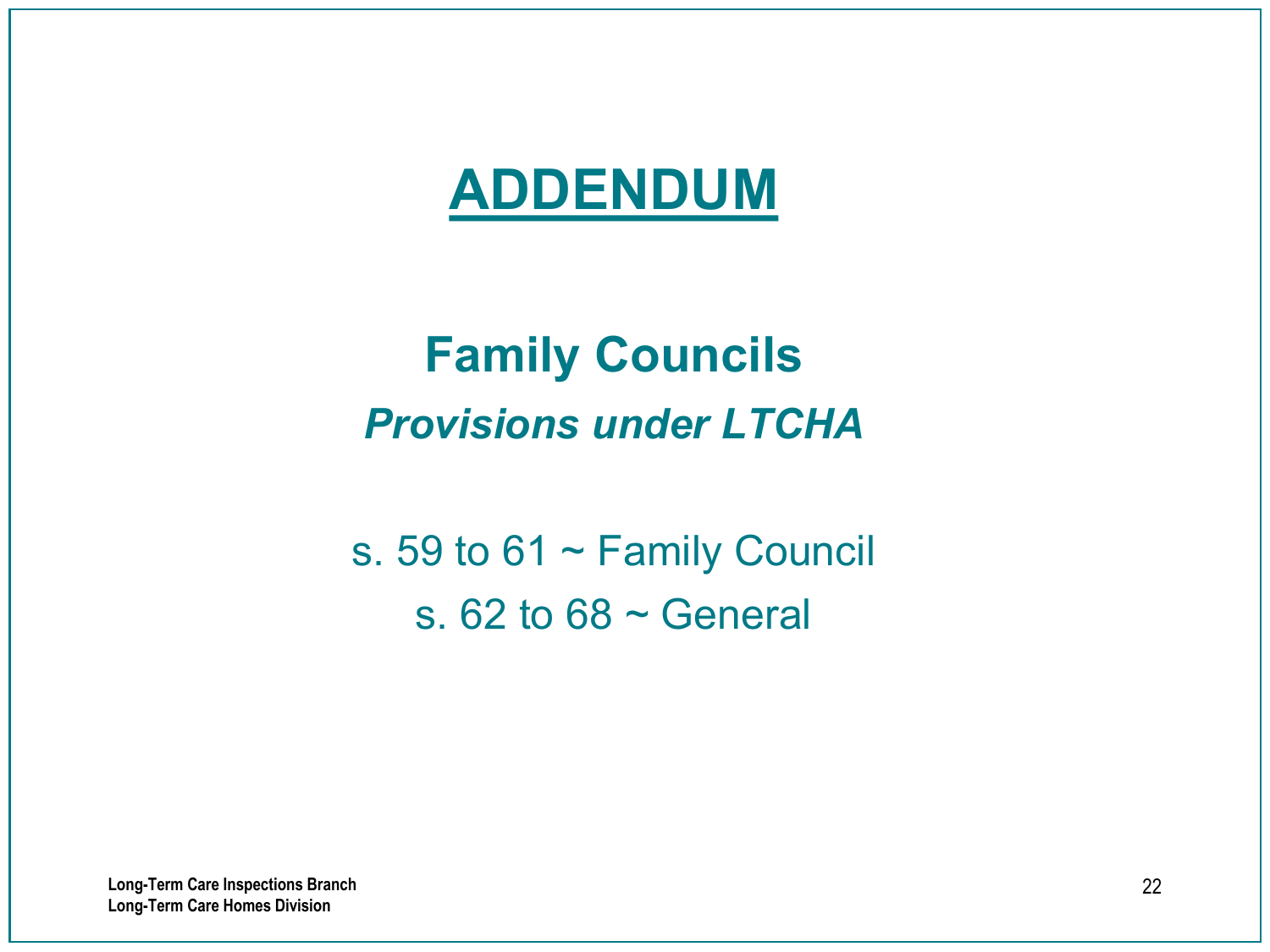#### **LTCHA, Part IV (Councils) Sections 59 to 61 re Family Council**

| <b>Section 59 - Family Council</b>              |                                                                                                                                             |  |
|-------------------------------------------------|---------------------------------------------------------------------------------------------------------------------------------------------|--|
| s. $59(1)$ – Family Council                     | Every LTCH may have a Family Council                                                                                                        |  |
| s. $59(2)$ – Request for FC                     | If no FC, a family member of a resident or a person of<br>importance to a resident may request the establishment                            |  |
| s. $59(3)$ – Licensee to assist                 | Licensee shall assist in establishing a FC within 30 days of<br>receiving request                                                           |  |
| s. $59(4)$ – Notification of<br><b>Director</b> | When FC established, licensee to notify Director within<br>30 days of establishment                                                         |  |
| s. $59(5)$ – Right to be a member               | Family member of a resident or a person of importance<br>to a resident may be a member                                                      |  |
| s. 59(6) – Who $may$ not be a<br>member         | List of persons who may not be members: ex. licensee or<br>management of LTCH, officer/director of licensee, LTCH<br>Administrator or staff |  |
| s. $59(7)$ – Licensee obligations if<br>no FC   | If no FC, licensee shall: (a) advise of right to establish; and<br>(b) convene semi-annual mtgs to advise of right to<br>establish          |  |

**Long-Term Care Homes Division**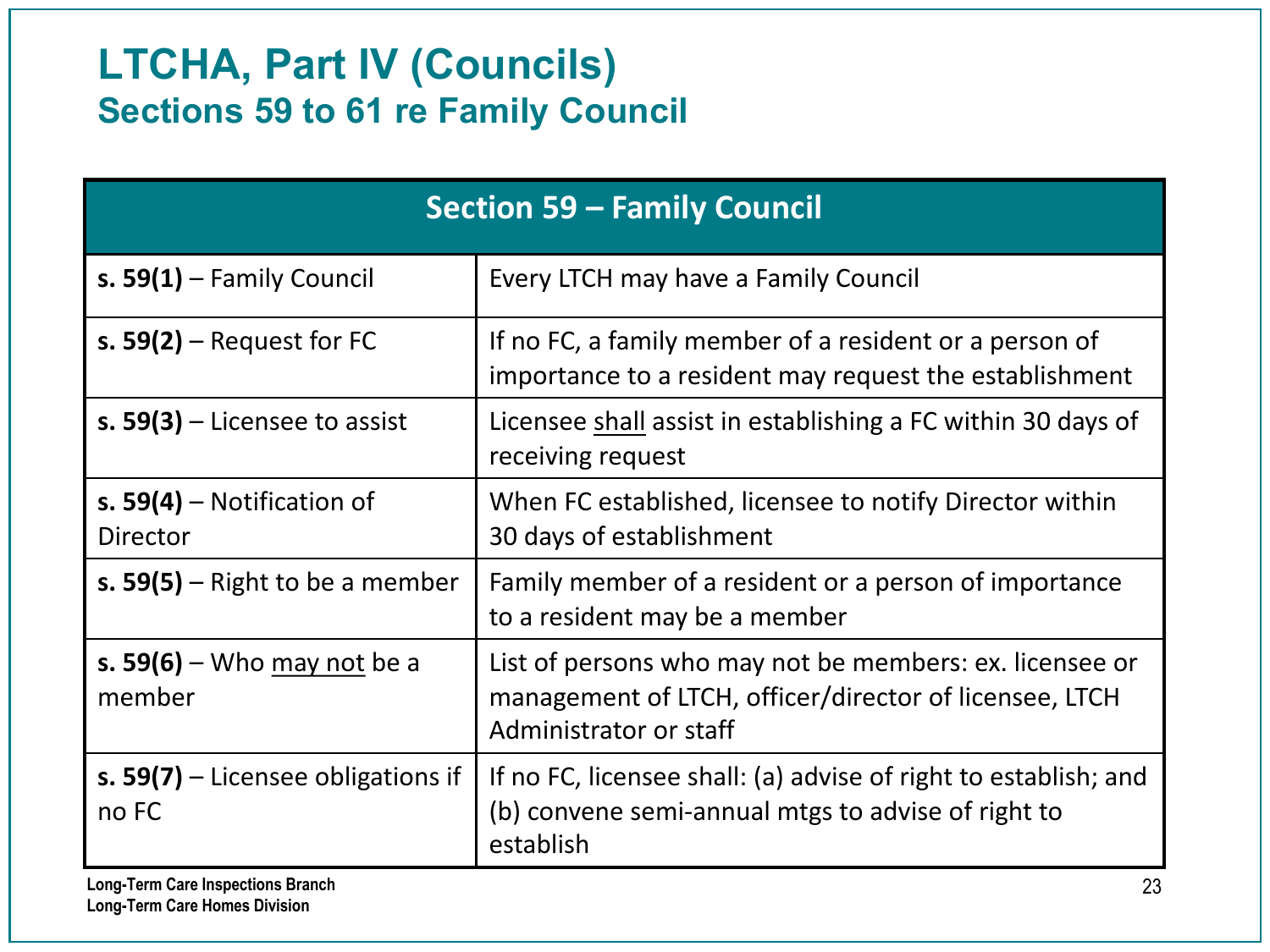#### **LTCHA, Part IV (Councils) Sections 59 to 61 re Family Council** *(cont'd)*

|                                                                                    | Section 60 – Powers of Family Council                                                                                                                           |
|------------------------------------------------------------------------------------|-----------------------------------------------------------------------------------------------------------------------------------------------------------------|
| s. $60(1)$ – Powers of<br><b>Family Council</b><br>Any or all of the<br>following: | 1. Provide assistance, information & advise to residents, family<br>members of residents & persons of importance to residents incl.<br>newly admitted residents |
|                                                                                    | 2. Advise re rights & obligations under the LTCHA                                                                                                               |
|                                                                                    | 3. Advise re rights & obligations of the licensee under the LTCHA<br>or agreement                                                                               |
|                                                                                    | 4. Attempt to resolve disputes between licensee & residents                                                                                                     |
|                                                                                    | 5. Sponsor and plan activities for residents                                                                                                                    |
|                                                                                    | 6. Collaborate w/ community groups & volunteers re activities<br>for residents                                                                                  |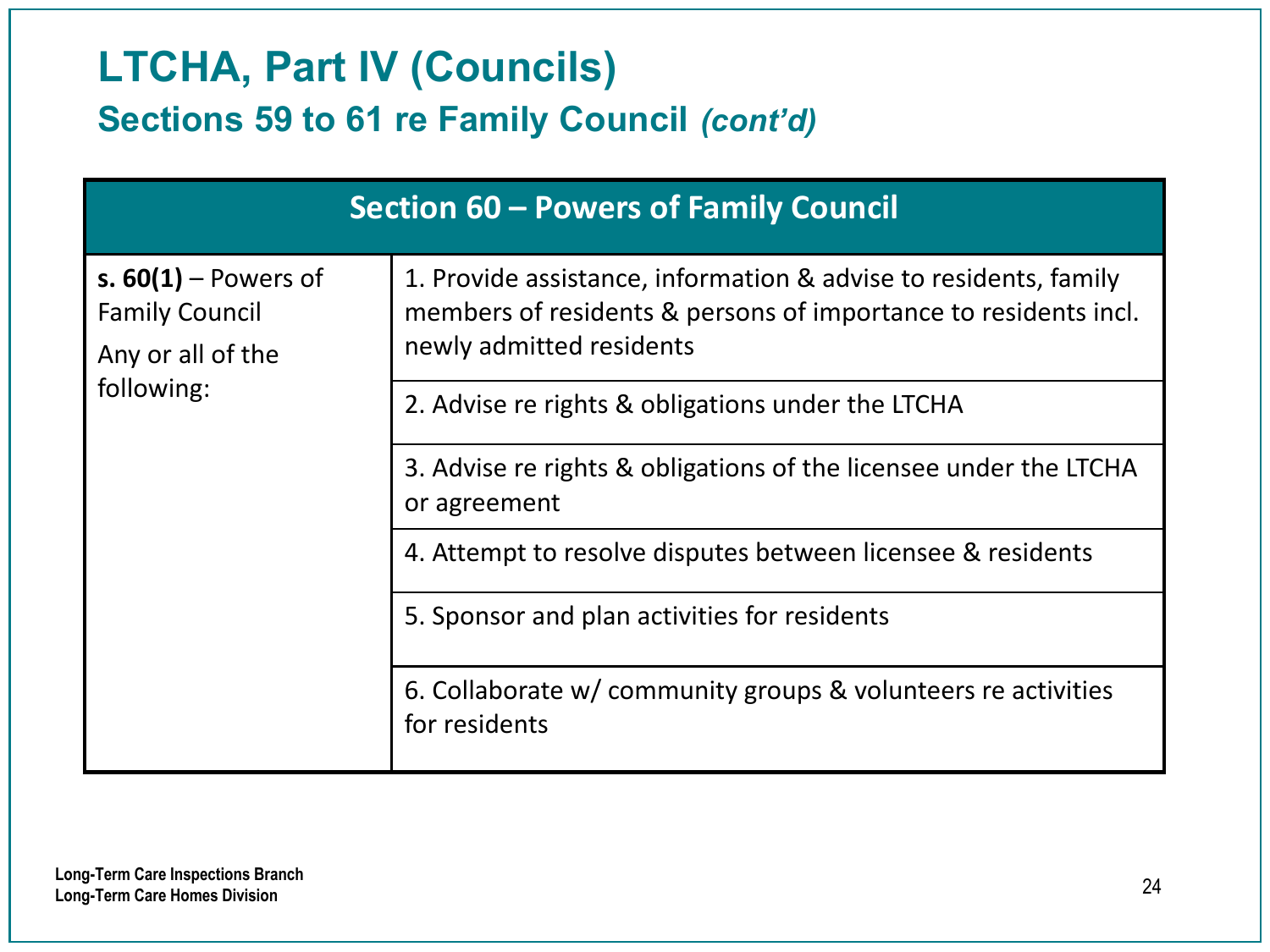### **LTCHA, Part IV (Councils) Sections 59 to 61 re Family Council** *(cont'd)*

| Section 60 - Powers of Family Council (cont'd)  |                                                                                                                                                       |  |
|-------------------------------------------------|-------------------------------------------------------------------------------------------------------------------------------------------------------|--|
| (Cont'd)                                        | 7. Review:                                                                                                                                            |  |
| s. $60(1)$ – Powers of<br><b>Family Council</b> | inspection reports & summaries received under s. 149 [re<br>i.<br>required inspections];                                                              |  |
| Any or all of the<br>following:                 | ii. detailed allocation, by the licensee, of funding under LTCHA &<br>amounts paid by residents                                                       |  |
|                                                 | iii. Financial statements re the home filed w/ the Director under<br>the regulations; and                                                             |  |
|                                                 | iv. the operation of the home                                                                                                                         |  |
|                                                 | 8. Advise the licensee of any concerns/recommendations from<br>FC re operations of the home                                                           |  |
|                                                 | 9. Report to the Director any concerns/recommendations that,<br>in opinion of FC should be brought to the Director's attention                        |  |
|                                                 | 10. Exercise any other powers provided for in regulations                                                                                             |  |
| s. $60(2) -$ Duty to<br>respond                 | If FC has advised the licensee of concerns/recommendations, the<br>licensee shall respond to FC in writing, within 10 days of<br>receiving the advice |  |
| וח-Term Care Inspections Branch                 | 25                                                                                                                                                    |  |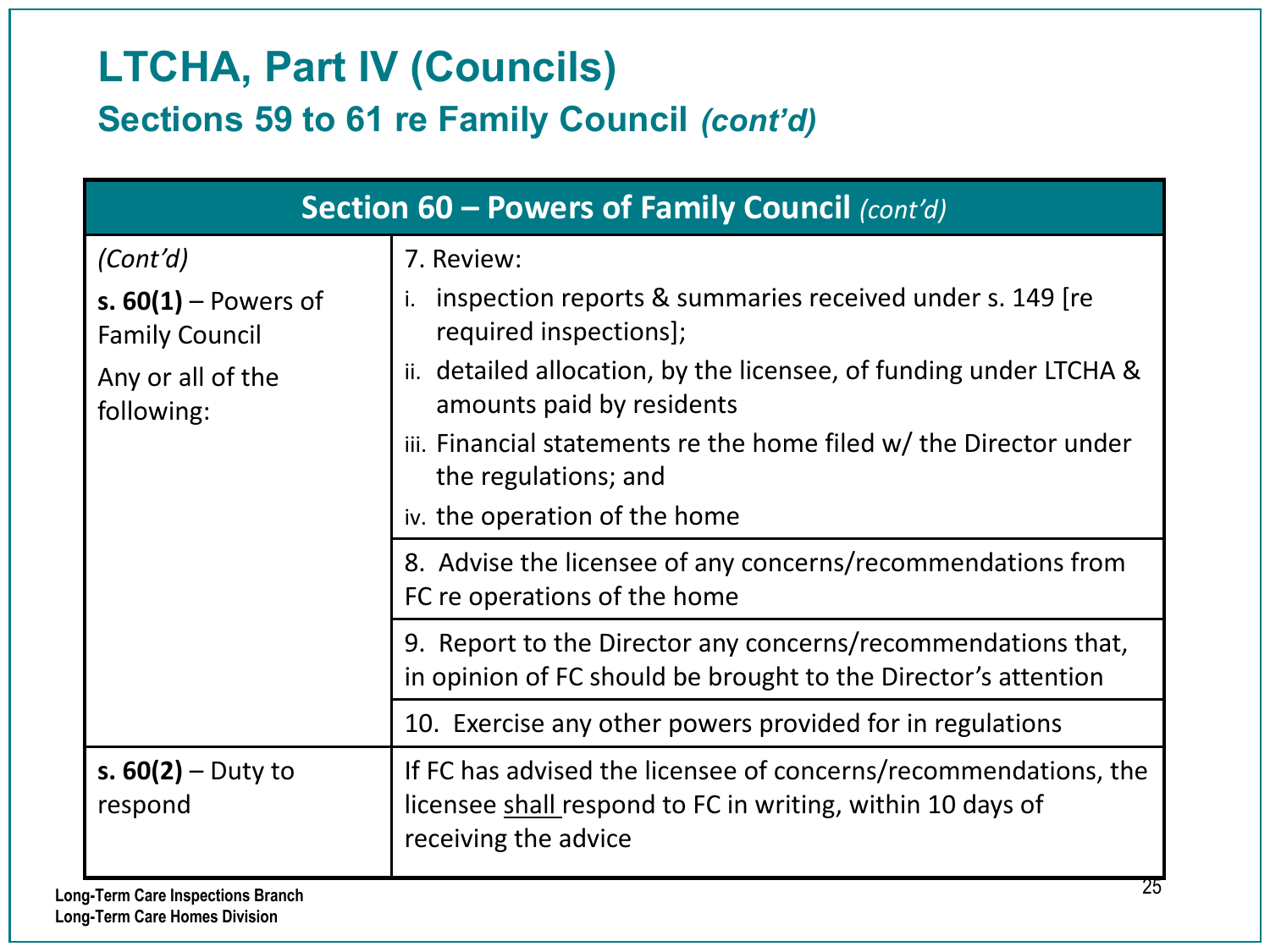### **LTCHA, Part IV (Councils) Sections 59 to 61 re Family Council** *(cont'd)*

| <b>Section 61 - Family Council assistant</b> |                                                                                                                                       |  |
|----------------------------------------------|---------------------------------------------------------------------------------------------------------------------------------------|--|
| s. $61(1)$ – Family Council<br>assistant     | If FC requests, the licensee shall appoint a Family Council<br>assistant who is acceptable to FC and who will assist the<br><b>FC</b> |  |
| s. $61(2) -$ Duties                          | FC assistant will take instructions from FC, ensure<br>confidentiality where requested and report to the FC                           |  |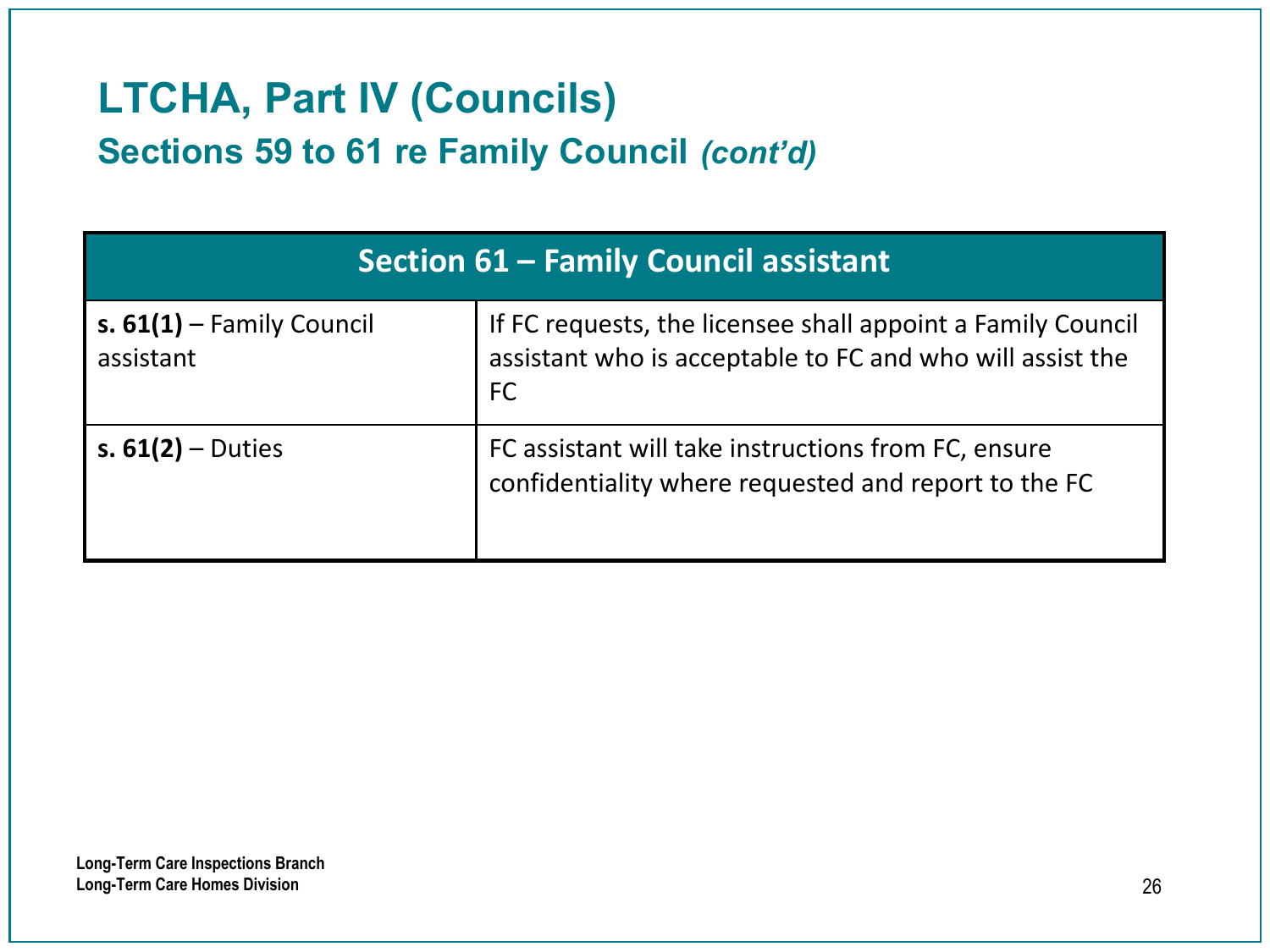#### **LTCHA, Part IV (Councils)**

#### **Sections 62 to 68 re General provisions re Councils** *(cont'd)*

| Section 62 to 68 – General (cont'd)                               |                                                                                                                                                                                                                                                                                             |  |
|-------------------------------------------------------------------|---------------------------------------------------------------------------------------------------------------------------------------------------------------------------------------------------------------------------------------------------------------------------------------------|--|
| s. $65 -$ No interference by<br>licensee<br>A licensee of a LTCH: | (a) shall not interfere $w/$ meetings or operation of RC/FC                                                                                                                                                                                                                                 |  |
|                                                                   | (b) shall <b>not prevent</b> a member if the RC/FC from<br><b>entering the home</b> to attend a meeting of the Council or<br>to perform any function as a member of the Council and<br>shall not otherwise hinder, obstruct or interfere with such<br>a member carrying out those functions |  |
|                                                                   | (c) shall <b>not prevent</b> a RC/FC assistant from entering the<br>home to carry out duties or otherwise hinder, obstruct or<br>interfere with the assistant carrying out duties                                                                                                           |  |
|                                                                   | (d) shall ensure that no staff member, including<br>Administrator, and other persons involved in the<br>management/operation of the home does anything the<br>licensee is forbidden to do                                                                                                   |  |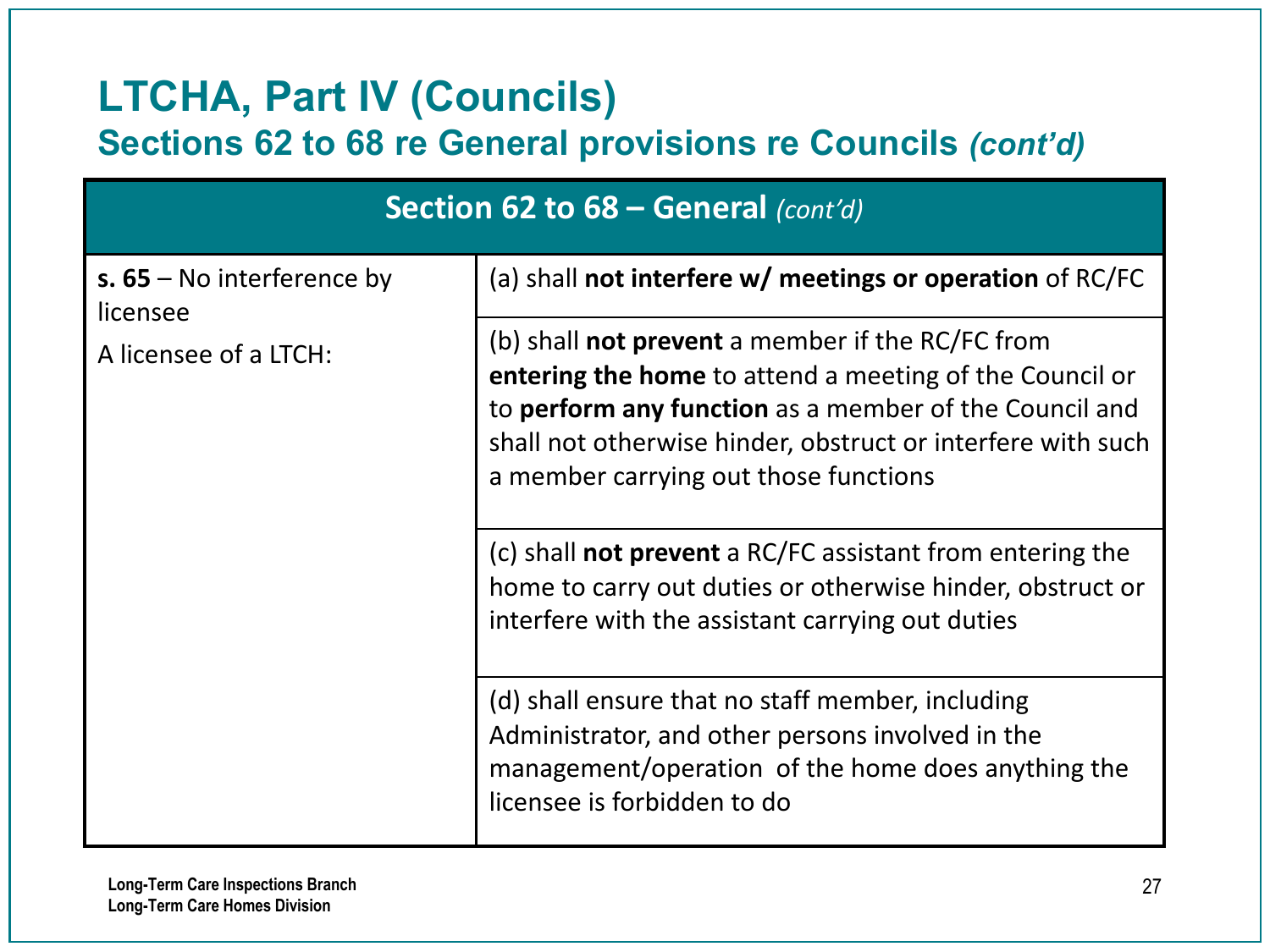### **LTCHA, Part IV (Councils)**

**Sections 62 to 68 re General provisions re Councils** *(cont'd)*

| Section 62 to 68 – General (cont'd)                 |                                                                                                                                                                                                    |  |
|-----------------------------------------------------|----------------------------------------------------------------------------------------------------------------------------------------------------------------------------------------------------|--|
| s. $66$ – Immunity – Council<br>members, assistants | No action or proceeding shall be commenced against a<br>member of RC/FC or their assistants for anything done or<br>omitted to be done in good faith in their capacity as a<br>member or assistant |  |
| s. $67$ – Duty of Licensee to<br>consult Councils   | Licensee has duty to <b>consult regularly</b> w/ RC/FC (if any),<br>and in any case, shall consult w/ them every 3 months                                                                          |  |
| s. $68 -$ Regulations                               | Regulation-making provisions - Power of Lieutenant<br>Governor in Council to make regulations                                                                                                      |  |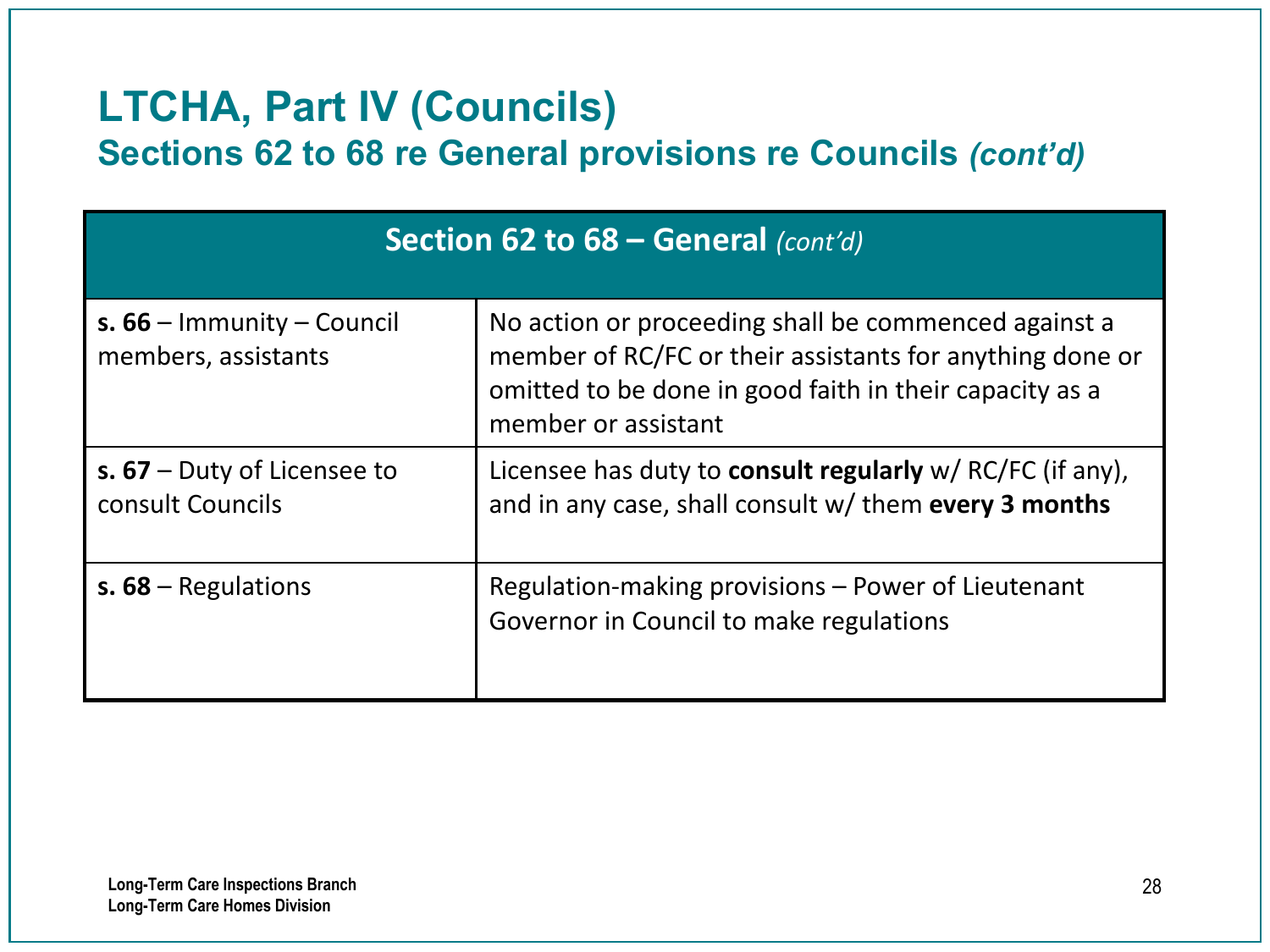#### **Questions**